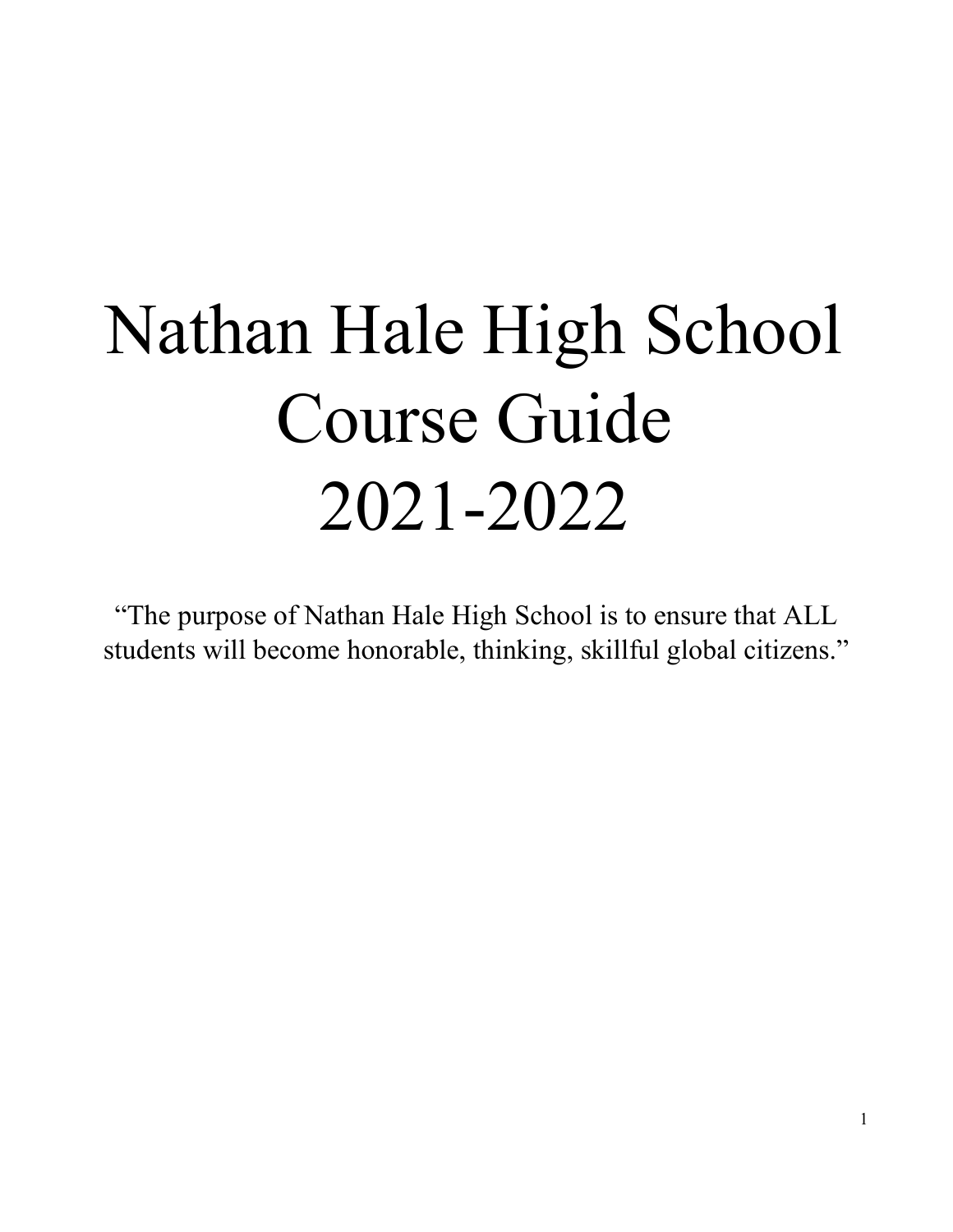# **Table of Contents**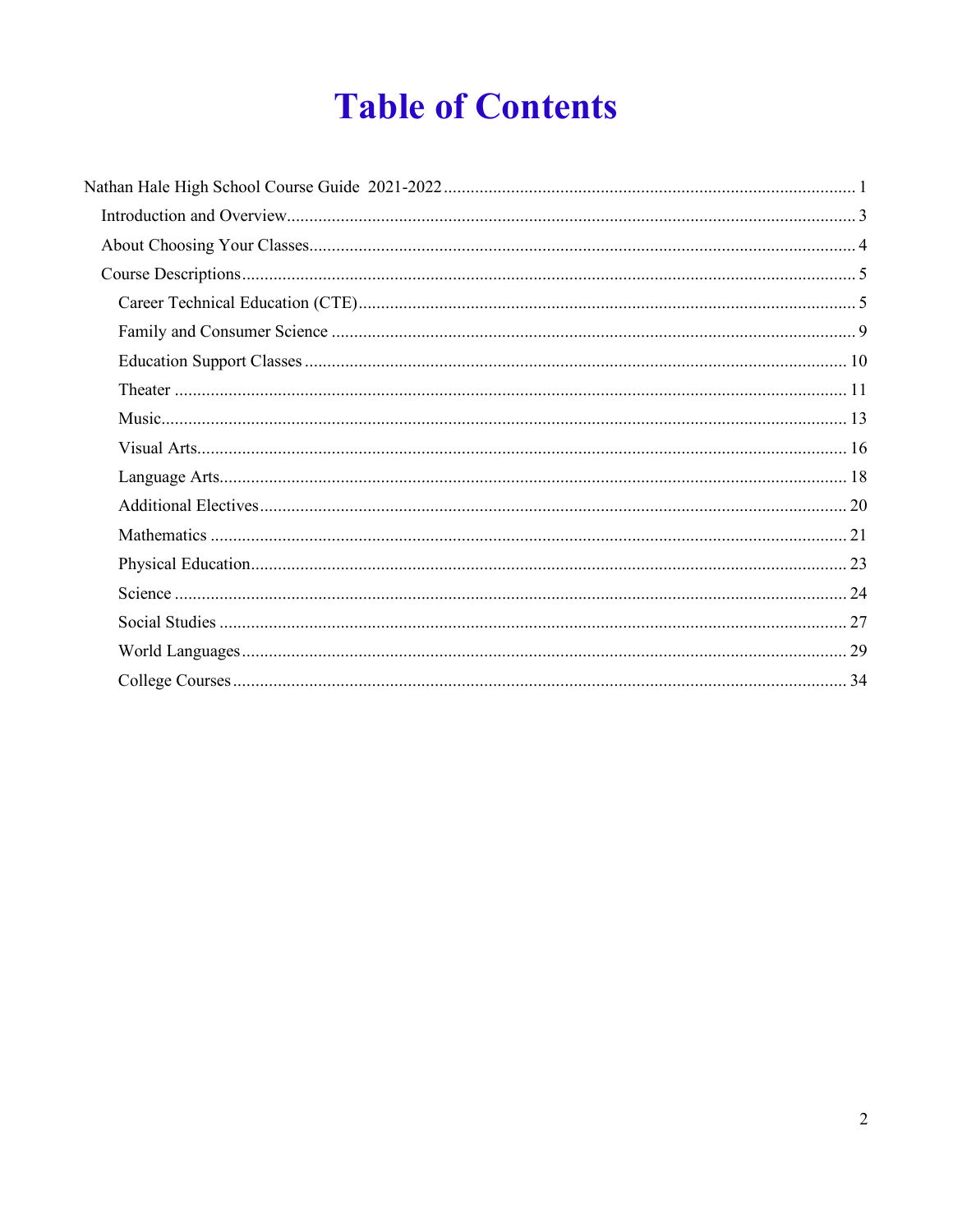# **Introduction and Overview**

<span id="page-2-0"></span>*The purpose of Nathan Hale High School is to ensure that ALL students will become honorable, thinking, skillful global citizens.*

As a learning community, we:

- Value a personal caring relationship with each student
- Value in-depth study, critical thinking, creativity and reflection, believing our students learn by doing
- Believe that all students-wherever they are as learners-will meet high standards
- Expect that teaching is the essential act of all adults at school
- Expect all members to understand, model and promote social justice
- Promote a climate of respect, trust, and decency
- Expect that all discipline be firm, fair, positive, and consistent
- Empower students and their families in the learning process
- Commit ourselves to those students who historically have not been successful

We are pleased and honored that you are joining us for your secondary education. You are about to begin the important process of selecting your classes for next year. We encourage you to process your choices and weigh all the options carefully before making your final selections. The choices you make now may affect your future opportunities, as well as your overall satisfaction with your high school experience. This guide has been prepared as a resource for you.

The Nathan Hale High School curriculum offers students a balanced educational experience focusing upon developing critical thinking and communication skills so that our students become members of a responsible, democratic citizenry. Our school is nationally recognized as a leader in school reform efforts that result in providing a rigorous and relevant education for our young adults that is intentional, integrated, and collaborative in nature. Students will graduate with the greatest number of opportunities open to them. Honors, Advanced Placement, and modified transcript designations are awarded for work in our full-inclusion classrooms and are available across the curriculum. We invite you to consult our website at<https://halehs.seattleschools.org/> to learn more about our "best practices" as outlined by our school philosophy, the Coalition of Essential Schools, and Small Learning Communities.

Please let us know when and how we can serve you as you process your course selections. We are committed to a rich and rewarding high school educational experience for you and your family.

#### **Nathan Hale High School Administration:** 206-252-3680

**Principal:** William Jackson **Assistant Principal:** Makela Steward-Monroe **Assistant Principal:** Abby Hunt **Ninth Grade Coordinator:** Tina Tudor

#### **Nathan Hale High School Counseling Staff:**

| Kristen Patterson | Counsels: Students with the last names beginning with A-Gra |
|-------------------|-------------------------------------------------------------|
| Kristie Thompson  | Counsels: Students with the last names beginning with Gre-N |
| Kelly Creech      | Counsels: Students with the last names beginning with O-Z   |

**Counseling Secretary:** Lori Takahashi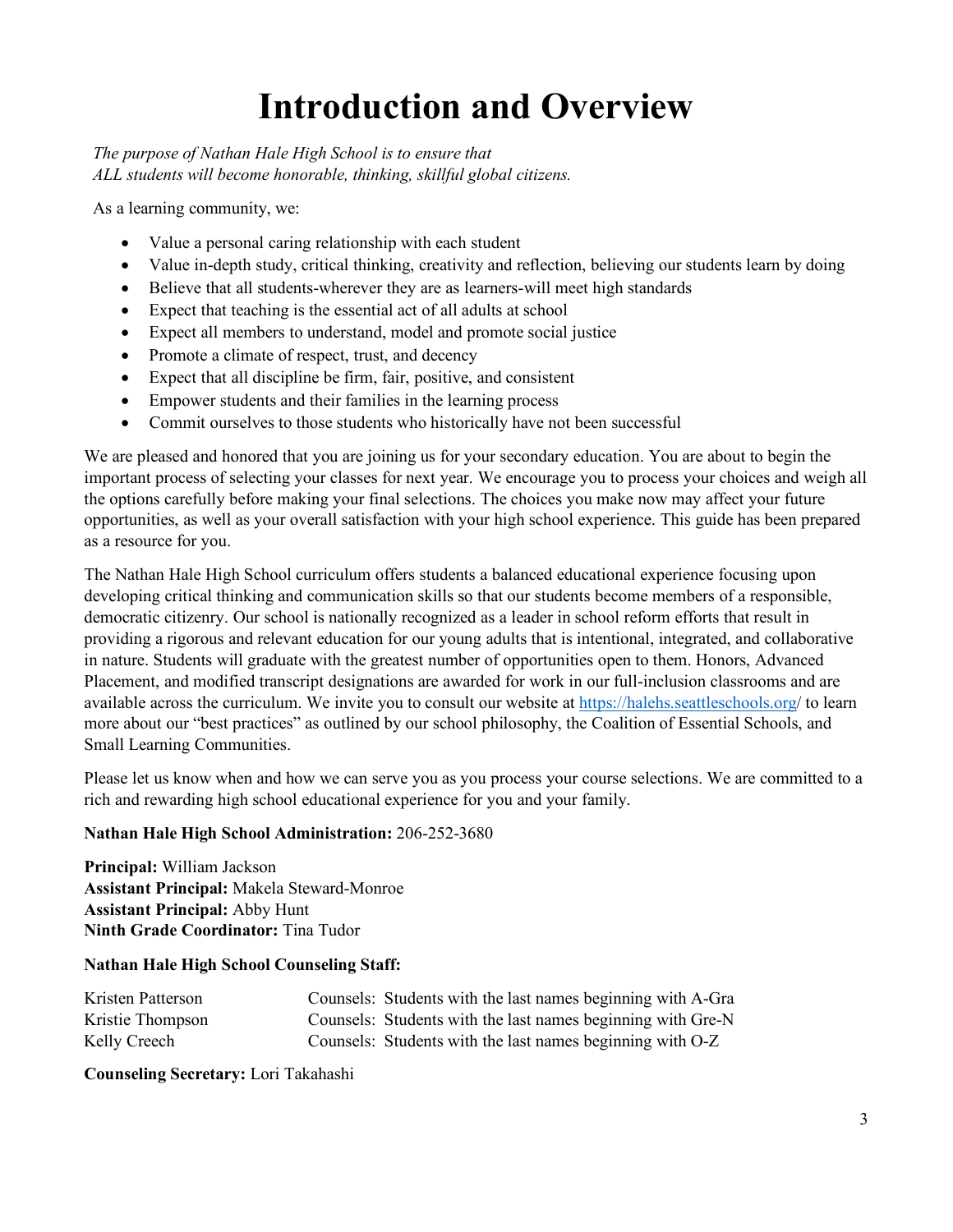# **About Choosing Your Classes**

<span id="page-3-0"></span>Graduation from high school requires earning credits in specified subjects and, with careful planning, you can explore personal and career interests and still take the prerequisites needed for your post-high school plans.

Your high school counselors want to help you with that planning process. The NHHS Counseling Program strives to provide students with the skills and knowledge to plan their high school career and beyond by teaching in the classroom, partnering with Mentorship teachers, and meeting one-on-one when students encounter obstacles. Our goal is to be welcoming and informative as we help you plan your four years at Nathan Hale and beyond.

#### **Scheduling Priorities**

Each student should register for six classes, keeping in mind the following priorities:

- 1. **Graduation requirements:** The high school graduation requirements ensure that each student will attain a certain level of development and complete a well-rounded program.
- 2. **Future:** High school is an opportunity to explore one's interests while meeting graduation requirements. It is important to take courses that lay a foundation for four-year or community college, vocational training, military or other employment options.
- 3. **Interests and Abilities:** Students should be realistic about their ability levels and interests. Selected courses should be challenging, rewarding, and motivating. Students are encouraged to talk with their mentors, teachers, families, and/or counselors about their plans.

**Retaking classes in which you did not receive credit:** To retrieve credit for a failed course, contact your school counselor.

You will notice on your option sheets that some decisions have already been made for you depending on your grade level. We schedule on a year-long basis to ensure that you will be on track to successfully graduate from Nathan Hale with a rigorous, relevant educational experience. **Therefore, the choices you make are CRITICAL not only to your learning, but to the development of our master schedule and course offerings.**  When you choose a course, you are signaling not only your *interest* but also your **commitment** to complete that course to the best of your ability.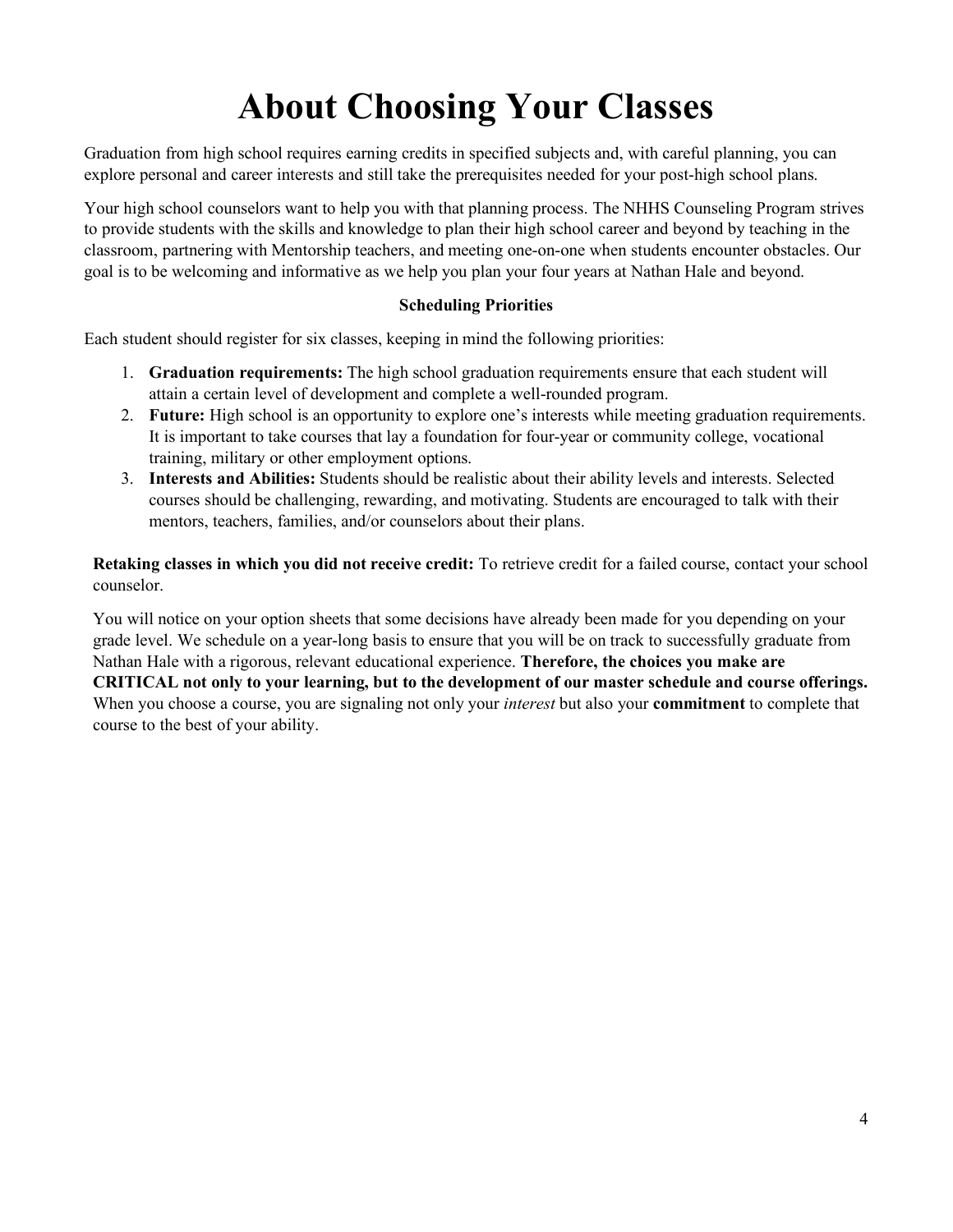# **Course Descriptions**

<span id="page-4-0"></span>Although this is a catalog, not all courses in this guide are offered annually. Ultimately the number of students who select that course, teacher availability, and budget constraints determine what courses will be offered during the year.

# **Career Technical Education (CTE)**

#### <span id="page-4-1"></span>**Career Connections**

10-12-Semester 1 period, ½ credit Type of credit: CTE

Course Objectives: Explain and demonstrate steps for obtaining employment and developing a career. Understand the interviewing process and skills to completing an informational interview. Assess personal skills, abilities and aptitudes and personal strengths and weaknesses as they relate to career exploration. Develop and practice workplace readiness skills. Utilize various resources to research careers. Apply health and safety laws to workplace issues. Make decisions and set goals in Personal Finance, Explain Opportunity Costs and Describe Financial Strategies, Practice keeping Personal and Financial Records, Create Personal Financial Statements. Describe the methods for successful Consumer Purchasing, Understand the interview process and gain skills to completing an informational interview. Recognize importance of employable and work-based skills in work-based learning activity. Students use technology within all content areas to collaborate, communicate, generate innovative ideas, investigate and solve problems. Demonstrate word processing, data analysis, and presentation software skills reports, demonstrate basic computer skills, electronic file storage, and digital etiquette, demonstrate a clear understanding of technology systems and operations and practice safe, legal and ethical behavior. Career Connections is an option for *any* CTE Pathway.

### **Arts, Design, & Graphics**

#### **Graphic Design Beginning**

9-12-Semester 1 period, ½ credit Type of credit: CTE

Course objectives: Graphic Design Beginning is an introductory course that teaches the fundamentals of creatively and effectively communicating through digital images. Employing both traditional and digital tools, students learn graphic design skills, software, and industry standards. This course may be cross-credited for Fine Arts.

#### **Photography Beginning**

9-12-Semester 1 period, ½ credit Type of credit: CTE

Course objectives: Photography Beginning is designed to explore photography as a method of creative visual communication. Students in this course learn basic camera operations and principles of photography such as photo composition, lighting, exposure, and editing. This course may be crosscredited for Fine Arts.

#### **Photography Advanced**

9-12-Semester Type of credit: CTE 1 period, ½ credit

Course objectives: Photography Advanced is designed for students interested in expressing their personal creative vision through photography. Students in this course develop their own ideas through open-ended assignments and explore photography as a potential career pathway. This course may be cross-credited for Fine Arts. This course may be repeated for credit.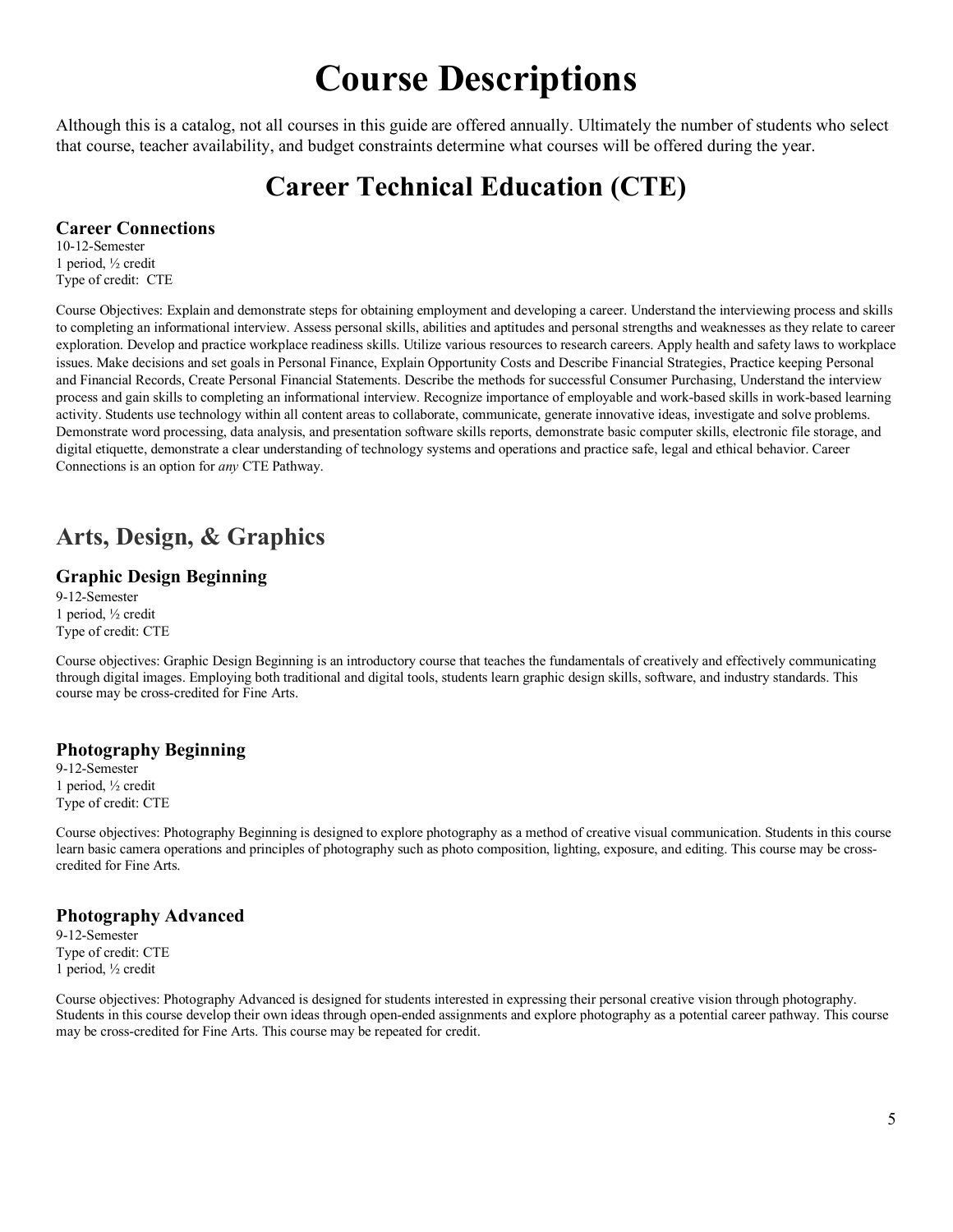#### **Publication-Yearbook 3 TI & 4 TI**

11-12-Yearlong Type of credit: CTE 1 period, 1 credit

Course objectives: Graphic design, photography, journalism, technology, and leadership are all part of this creative and collaborative classroom environment. Deadline commitments and extra hours are needed. The is a digital publication produced in Nathan Hale's Graphics Lab. Students are assigned yearbook pages and are required to take photographs and design content. This course may be cross-credited for Fine Arts. This course may be repeated for credit.

#### **Intro to Radio (Dig Med Intro 1)**

9-12-Semester 1 period, ½ credit Type of credit: CTE Prerequisites: None

Course objectives: Students will gain both the technical ability and broadcast law and ethics knowledge necessary to operate C89.5. This includes, becoming familiar with how radio and television fit in the larger picture of mass media, learning regulations of radio broadcasting, writing and editing short scripts, learning vocal techniques to read those scripts, learning the operation of various types of broadcast equipment and practicing audio editing techniques.

#### **Advanced Radio (Dig Med Brdcst Adv 4)**

9- 12-Semester 1 period, 1/2 credit Type of credit: CTE Prerequisites: Intro to Radio

Course objectives: Students will operate C89.5, our nationally recognized, trend-setting radio station. Each student is trained as an on-air announcer. They will also work with in a variety of departments including: production, public affairs, promotions, music, operations, and many other areas of the broadcast industry. Advanced radio is actually a series of classes in which students progress in their skills and responsibilities, eventually reaching directorships and station management. Each student actually works as an intern in this public radio station. Intro to Radio is a prerequisite for this course.

#### **Recording Art Tech 1**

9- 12-Semester 1 period, 1/2 credit Type of credit: CTE Prerequisites: None

Course objectives: Students will master the basics of electronic/MIDI music production technology. This includes; using industry standard software to sample, sequence, synthesize and produce music, applying fundamentals of music theory and composition, demonstrating knowledge of basic audio production and recording, and using electronic instruments to manipulate sound and create music.

#### **Recording Art Tech 2**

9- 12-Semester 1 period, 1/2 credit Type of credit: CTE Prerequisites: Recording Art Tech 1

Course objectives: Course objectives: Students master advanced electronic/MIDI music production techniques and digital audio theory. Use industry standard software and electronic instruments to sample, sequence, synthesize and produce original music. Demonstrate mastery of basic music theory and songwriting, and knowledge of advanced audio production and recording. Create complete songs and apply advanced sound design technique to a wide range of challenges.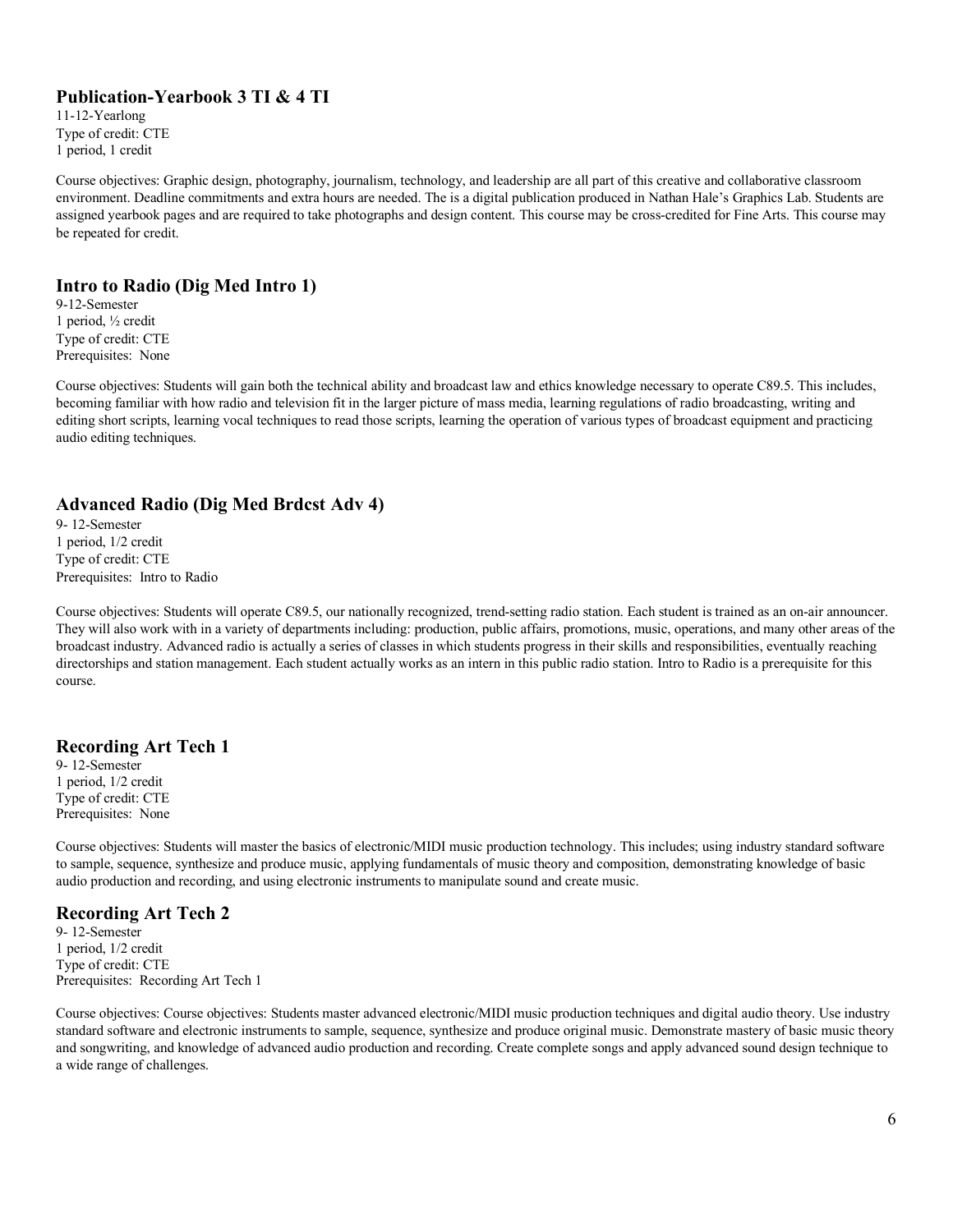## **STEM-Science, Technology, Engineering, and Math**

#### **Environmental Horticulture I**

10-12 –Semester 1 period, ½ credit per semester Type of credit: CTE or Science Prerequisite: None

Course Objectives: This course introduces the student to the general field of Environmental Horticulture. The student learns the scope of the industry, opportunities, and knowledge required to qualify for these opportunities. The student also learns about horticultural equipment, greenhouse design and use, and plan identification. Soil-water-plant relations are studied, and floral design is introduced. By producing crops, the student also learns proper plant care, plant propagation, general greenhouse operations and materials. When the crops are ready for sale, students increase their knowledge by learning the cash register, sales techniques and product displays. The student is also exposed to proper use and safety of landscape equipment, skill and knowledge of basic floral techniques and to bedding and houseplant identification.

#### **Environmental Horticulture II**

10-12 – Semester 1 period, ½ credit per semester Type of credit: CTE or Science Prerequisite: Environmental Horticulture I

Course Objectives: This course introduces the student to the general field of Environmental Horticulture. The student learns the scope of the industry, opportunities, and knowledge required to qualify for these opportunities. The student also learns about horticultural equipment, greenhouse design and use, and plan identification. Soil-water-plant relations are studied, and floral design is introduced. By producing crops, the student also learns proper plant care, plant propagation, general greenhouse operations and materials. When the crops are ready for sale, students increase their knowledge by learning the cash register, sales techniques and product displays. The student is also exposed to proper use and safety of landscape equipment, skill and knowledge of basic floral techniques and to bedding and houseplant identification.

#### **Robotics-(0 Period)**

9-12-Semester 1 period, ½ credit Type of credit: CTE Prerequisites: None

Course objectives: Students in robotics will explore the field of robotic design using a variety of hands-on activities. Students begin the semester with an introduction to the tools used to create robotic devices. Students work in teams to create simple drive trains capable of movement through teleoperated interaction. Students then move onto autonomous navigation where the robot is controlled entirely through programming. Mechanical concepts such as gearing/torque/speed/power are introduced. These topics are explored through the use of hands-on labs. Students must use this knowledge to design and build custom drive trains capable of meeting a variety of criteria including climbing, pushing, and attaining maximum speed. Competitions with other high schools are also part of the course.

#### **HaleWerks (Mixed Media Design)**

9- 12 -Semester 1 period 1/2 credit Type of credit: CTE Prerequisites: None

Course objectives: RESEARCH, DESIGN, BUILD, REPEAT. In this semester long course students will apply the human-centered design process to tackle problems Nathan Hale HS. A demonstration will introduce the week's new technique, such as user research, generative ideation, Arduino tinkering, 3D printing, paper prototyping, video editing, graphic design, etc. and students will have a chance to explore the technique in short, handson exercises. This is a studio course oriented towards hands-on exploration with a minimum of lectures to make use of the new maker lab. It incorporates critique and self-directed work in structured explorations. Each exploration will conclude with a web base. The final project will require students to develop and evaluate a prototype for a design project of their choice, using one or more of the techniques they explored during the course, to be put on display. For additional information about the human-centered design process go t[o http://bit.ly/HaleWorks](http://bit.ly/HaleWorks)

The spirit of a studio-based practice is that learning happens by talking, making, and critiquing in groups. We work under the guidance of "HaleWorks" giving students the opportunity to work on projects and resolve problem here in our school. Students also build real prototypes to learn how to reiterate ideas through the design thinking process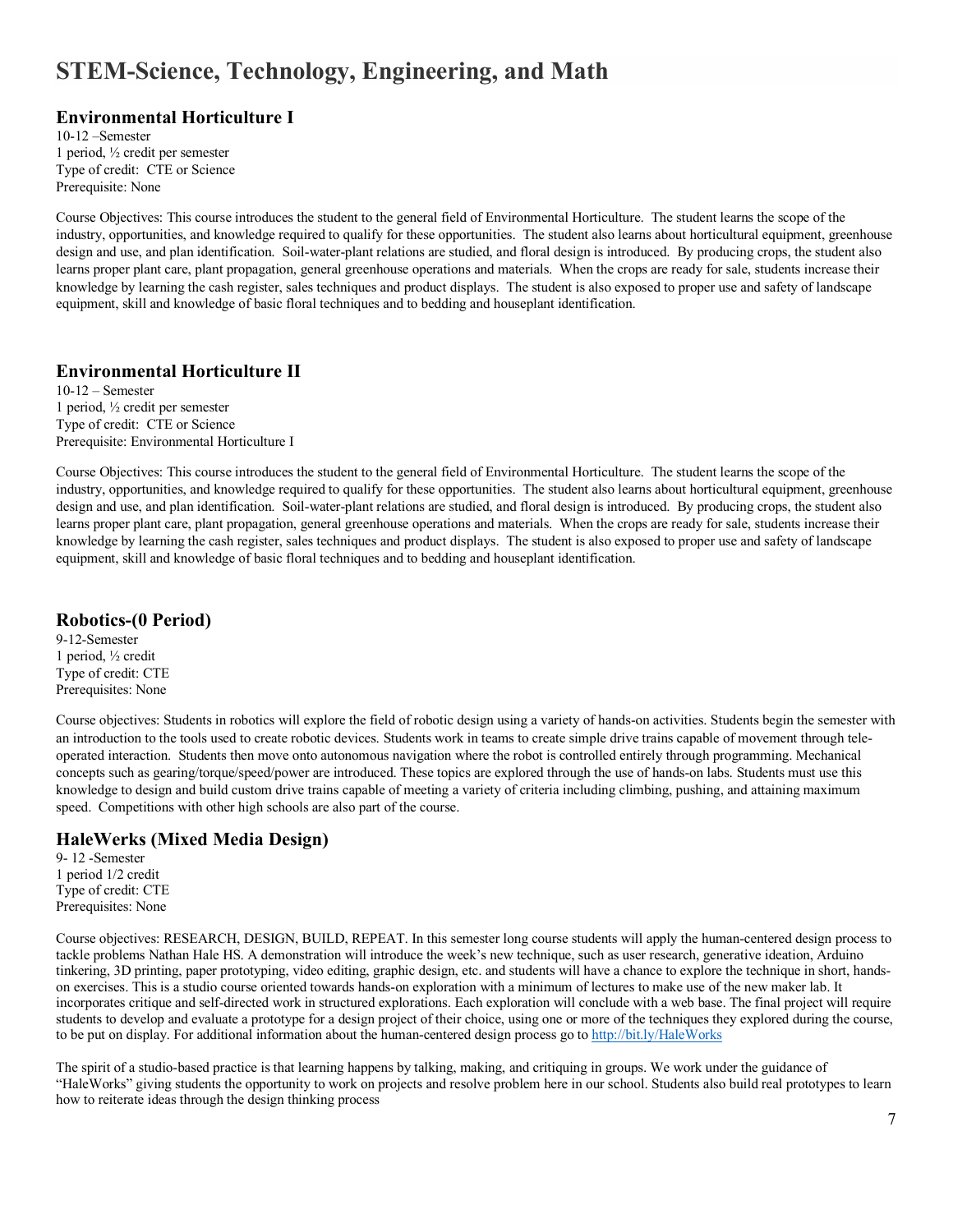#### **CS 1: Introduction to Computer Science & Programming**

9- 12-Semester 1 period ½ credit Type of credit: CTE Prerequisites: None *No prior programming skills needed.*

This course will introduce students to the field of computer science as well as the fundamentals of computer programming. CS1 is specifically designed for students with no prior programming experience and touches upon a variety of fundamental topics. Students will explore how computing enables innovation in a variety of fields and the impacts that those innovations have on society. By the end of the course, students will understand the basics of computer science and the Java programming language. The principles learned here will be developed further as you progress through the computer science discipline.

#### **CS 2: Computer Science Principles (can be taken as AP)**

10- 12 -Yearlong 1 period, 1 credit Type of credit: CTE Prerequisites: None, CS1 recommended *No prior programming skills needed.* ELLIGIBLE FOR COLLEGE IN THE HIGH SCHOOL (See last page of catalog for additional information).

Ever wanted to make your own mobile apps? Computer Science Principles introduces students to the central ideas of computer science, inviting students to develop the computational thinking vital to success across multiple disciplines. Students will design and program interactive applications for mobile devices. The course is not programming intensive. Instead fostering students to be creative and encouraging students to apply creative processes when developing computational artifacts. Students design and implement innovative solutions using an iterative process similar to what artists, writers, computer scientists, and engineers use to bring ideas to life.

Emphasis will be placed on systematic problem-solving and logical thinking. This class is designed to help prepare students for completing the AP Mobile Computer Science Principles exam and students who successfully complete this course with a grade of C or higher will receive college credit through North Seattle Community College.

#### **CS3: AP Advanced Computer Science**

10- 12 -Yearlong 1 period, 1 credit Type of credit: CTE Prerequisites: Introduction to Programming or CS Principles, Algebra 2 ELLIGIBLE FOR COLLEGE IN THE HIGH SCHOOL (See last page of catalog for additional information).

The course is equivalent to a college level introduction to programming course. This class assumes students enjoy using computing tools/technology and interested in learning to design and write basic programming in Java. Topics covered will include: primitive types, procedural programming (methods, parameters, return values), basic control structures (if/else, for loop, while loop), array manipulation, file processing, using and defining objects (identifying reusable components, class relationships). Students will learn by designing, writing and testing their own software. CS A will prepare students for the Advanced Placement exam (optional) and students who successfully complete this course with a grade of C or higher will receive college credit through North Seattle Community College Following the AP exam students work on independent or group projects.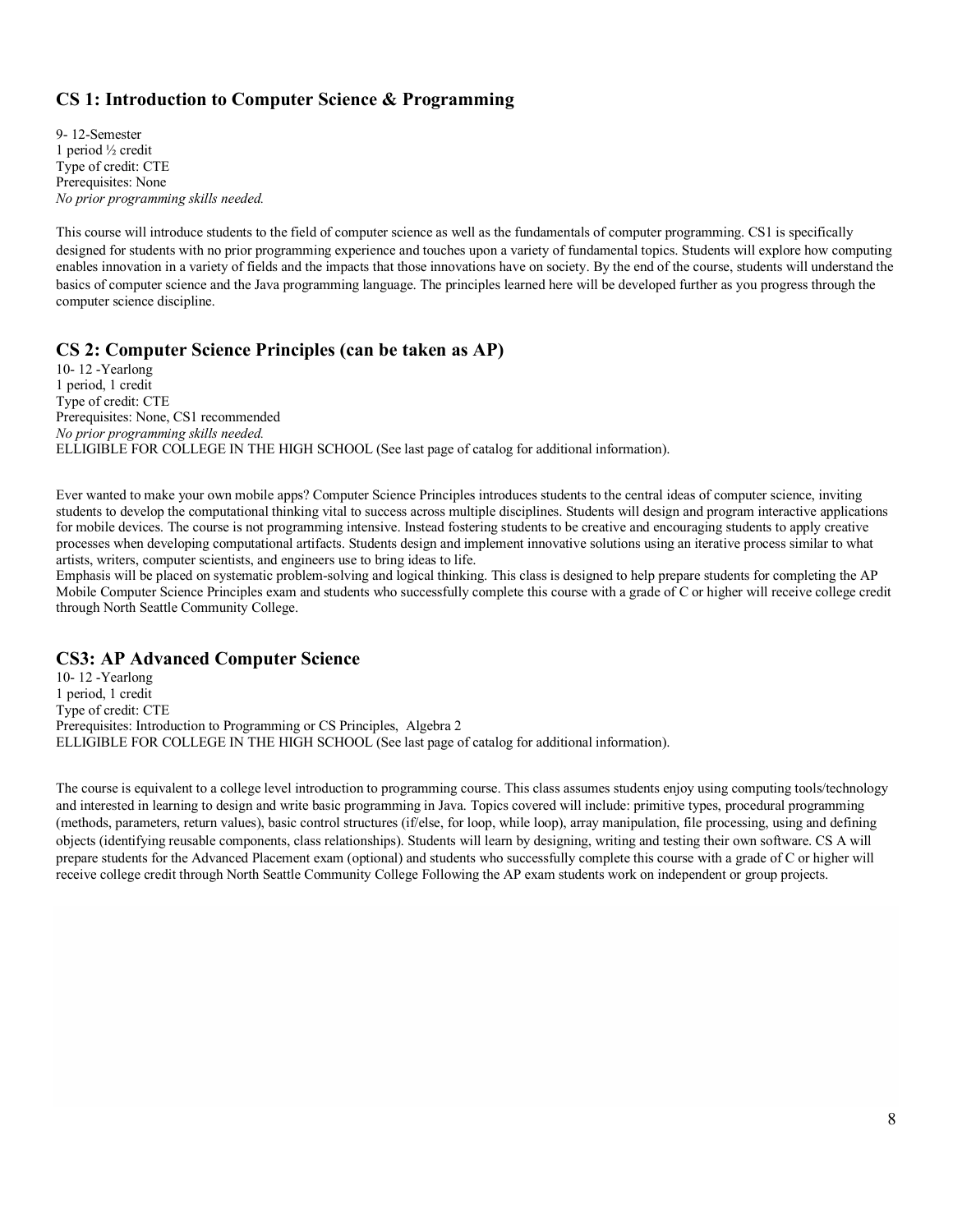### **Health & Medical**

#### **Intro to Medical Careers**

9-12 - Yearlong 1 period, 1 credit Type of credit: CTE Prerequisites: None

Explore a wide range of health & medical careers and build the solid academic and practical foundation necessary to successfully pursue a career in health and medical career fields. You will have the opportunity to earn an industry recognized certifications and college credit Students in the pathway will also receive: Opportunities to learn from industry professionals, hands-on learning experience, extra academic support for academically challenging courses, extra counseling to navigate during high school, access to internships, career connected field trips and completion of CTE Pathway for graduation option for students who complete all pathway requirements. Students who complete this pathway will be prepared to enter post-secondary degree or certificate program and a job and will be especially attractive to pre-med, nursing, biomedical research, and other competitive degree programs.

# **Family and Consumer Science**

#### <span id="page-8-0"></span>**Child Development**

10-12-Semester 1 period, ½ credit & College Credit (speak to teacher about process) Type of credit: CTE Prerequisites: Family Health

Otherwise known as "that baby class", Child Development will build a positive understanding of children's growth and development. This class may include an internship at a local preschool or elementary school. Child Development students learn theories of development and growth as well as techniques to use when working with children through class activities, presentations, discussion, videos, guest speakers and field trips. Child Development is a good class for anyone interested in being a, teacher, day care provider, nurse, doctor or parent. It also is a great foundation for students interested in psychology, sociology and human development. Students may earn 5 college credits and receive STARS certification, allowing the student to work in a licensed facility.

#### **Nutrition and Wellness, I**

10-12-Semester 1 period, ½ credit Type of credit: CTE Prerequisite: Academy Health courses or equivalent

Course Objectives: To work with other group members to choose recipes and prepare foods. Skills developed will include: kitchen safety and sanitation, cooking techniques, equipment identification and use making average meals healthier, choosing foods based on nutritional and environmental factors. Students will also explore careers in the industry. Leadership and teamwork are emphasized throughout this class.

#### **Personal Choices**

#### **9th grade Academy** 9-2nd semester 1 period, ½ credit Type of credit: CTE Prerequisite: None

Course objectives: To provide students opportunities to acquire knowledge and apply decision-making skills. This class helps promote the desire to attain and/or maintain good health. Students study causes and consequences of such problems as stress, depression, suicide, addiction, and abuse/violence.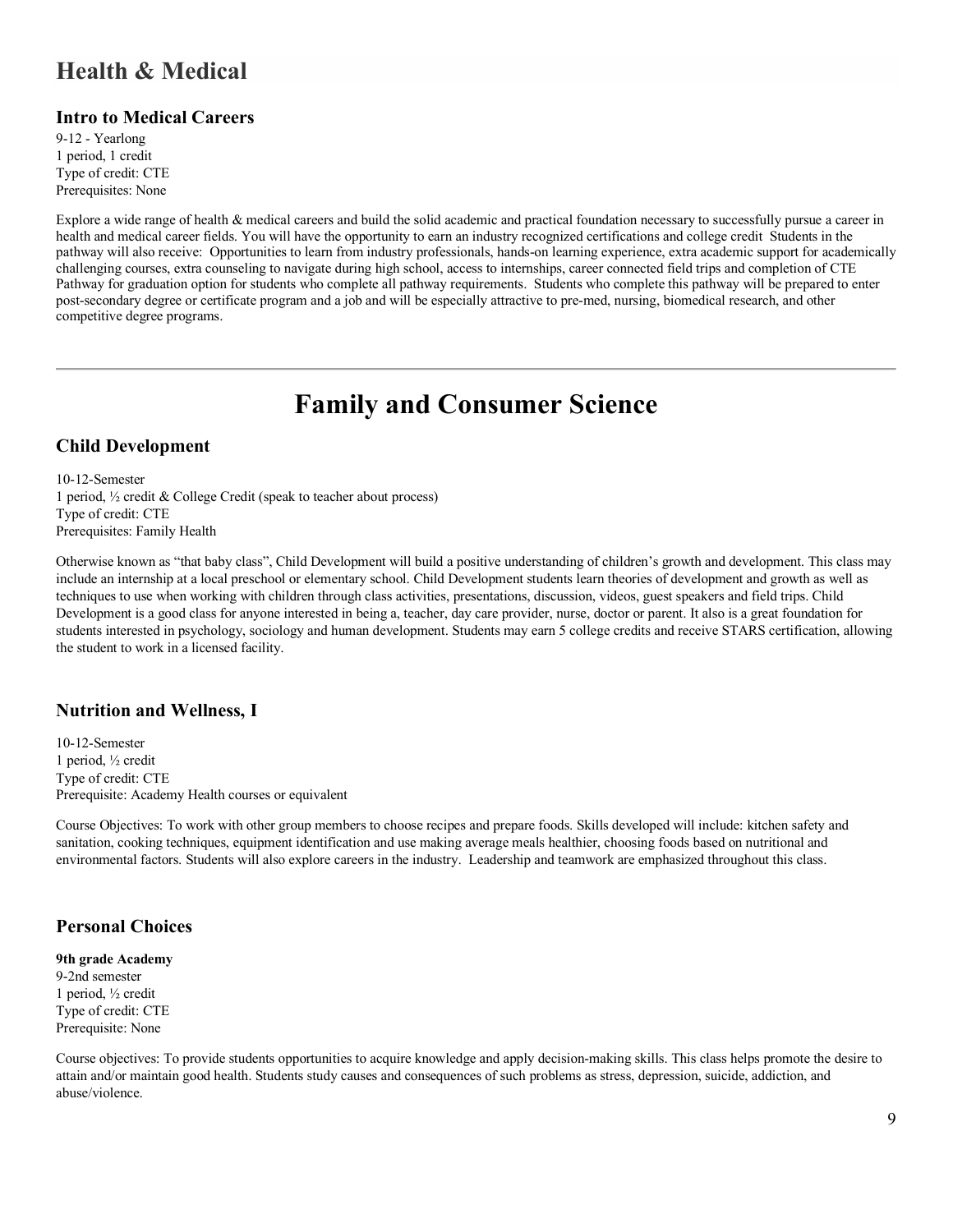#### **Intro to Psychology (Psychology 1)**

9-12- Semester 1 period, ½ credit per semester Type of Credit: CTE Prerequisite: None

Course Objectives: Have you ever wondered why eye-witnesses are extremely unreliable sources of information? Do video games or porn make people more violent? How do you know if someone is lying to you? Do gender differences exist? How do we grow and change over time? What percentage of our happiness is genetic? What is the cycle of abuse and how can people heal from trauma? What persuasive strategies do marketers use? Is the expression of love similar across cultures?

Introduction to Psychology will cover these questions (and many others). Topics will include learning about theories of personality and human development, with a focus on how we can use psychology to reduce conflict and prejudice. You will also contribute to the field of psychology through your own research on human behavior.

#### **Family Health**

#### **9th grade Academy**

9-1st semester 1 period, ½ credit Type of credit: Health Prerequisite: None

Course objectives: To develop decision-making skills. The goals are to provide information needed to understand the different aspects of health and wellness and build skills in evaluating information so that wise lifestyle choices are promoted. These goals will be achieved through the use of lecture, films, speakers, videos, discussion, activities, readings, and assignments.

# **Education Support Classes**

#### <span id="page-9-0"></span>**ELL Support Class**

9-12-Yearlong 1 period, ½ credit per semester Type of credit: Language Arts Prerequisite: Permission from instructor

Course objectives: To provide extra support to English language learners (ELL) in their core courses. 9th grade Academy ELL students receive modified texts and help with reading and writing assignments in their classes. In addition, students will work on vocabulary building, grammar and other writing activities, such as journals, poems, and short papers. 10th grade Integrated Studies ELL students receive modified texts and help with reading and writing assignments. In addition, students will continue to work on vocabulary building, grammar and other writing activities, such as journals, poems, and short papers. 11th and 12th grade ELL students receive modified texts and support with reading and writing assignments, especially in their language arts and social studies classes. In addition, students continue to work on vocabulary building, grammar and other writing activities, such as journals, poems, and short papers. 12th grade students will also receive assistance on their Culminating Project.

#### **Study Skills**

9-12-Yearlong 1 period, ½ credit per semester Type of credit: Language Arts Prerequisite: Instructor permission and an IEP

Course objectives: This course is for students with Individualized Education Plans (IEP), and is designed to provide instruction to students who require additional support with core academic class content in addition to the instruction outlined in their IEPs. Concepts taught include, but are not limited to, study skills, organization, transition supports, and reading, writing, and math strategies with an emphasis in basic skills. Students work toward their annual IEP goals through assignments from the general education curriculum in addition to specially designed instruction provided by the instructor.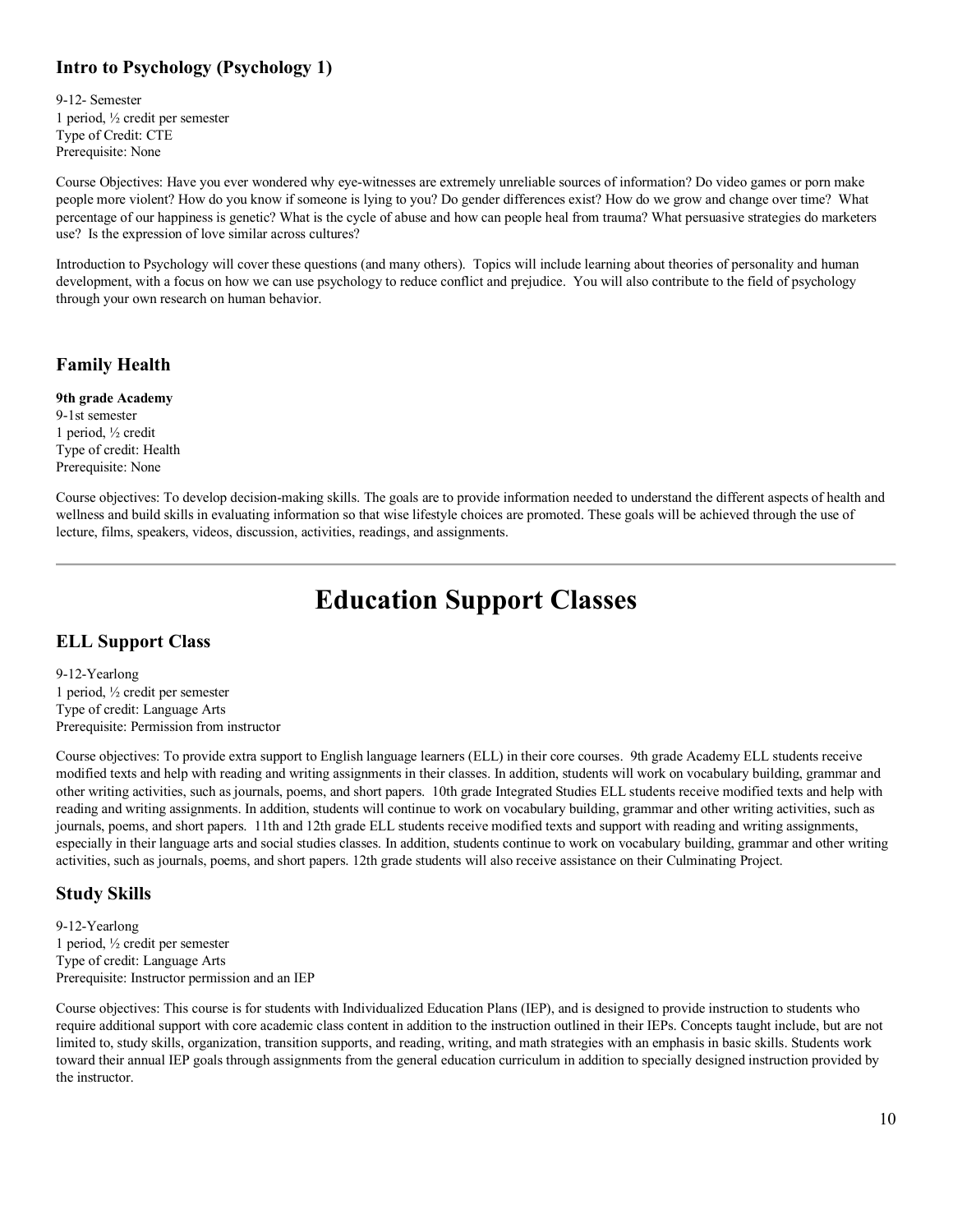#### **General Math M**

Yearlong 1 period, ½ credit per semester Type of credit: Math Prerequisite: Instructor permission and an IEP

Course objectives: This course includes but is not limited to, basic math skills, consumer math, and beginning algebra. Placement is provided for students whose math skills have been assessed a lower than those needed to successfully complete Algebra 1, or if progress in Algebra 1 was not sufficient. The curriculum is designed to meet IEP goals and objectives.

#### **Algebra 1- M**

Yearlong 1 period, ½ credit per semester Type of credit: Math Prerequisite: Instructor permission and an IEP

Course objectives: This course includes but is not limited to, basic math skills, concepts in Pre-algebra and Algebra 1 with a focus on calculation, problem solving and application to real life scenarios. Placement is provided for students whose math skills have been assessed at lower than those needed to successfully complete Algebra 1 in a general education setting, or if progress in Algebra 1 was not sufficient. The curriculum is designed to meet IEP goals and objectives.

# **Theater**

#### <span id="page-10-0"></span>**Theatre**

#### **Theatre For Justice**

9-12-Semester 1 period, ½ credit Type of credit: Arts Prerequisite: None

In this project-based course, students collaborate to explore local and world issues through scripted pieces and works that are created in class. Students explore global theatre genres and styles and how they represent cultural, social, economic, and political issues. Students learn how dramatic performance can be used as an expression of social change and activism. This course may be repeated for credit.

#### **Theatre Beginning**

9-12-Semester 1 period, ½ credit Type of credit: Arts Prerequisite: None

Course objectives: This introductory course is for all students looking to develop skills in acting and performing in front of others. Public speaking, creative problem solving, and collaboration are explored through creative activities, voice and movement exercises, improvisation, story structure, creating character, and scene study. No previous theatre experience necessary. All students are welcome. This course may be repeated for credit.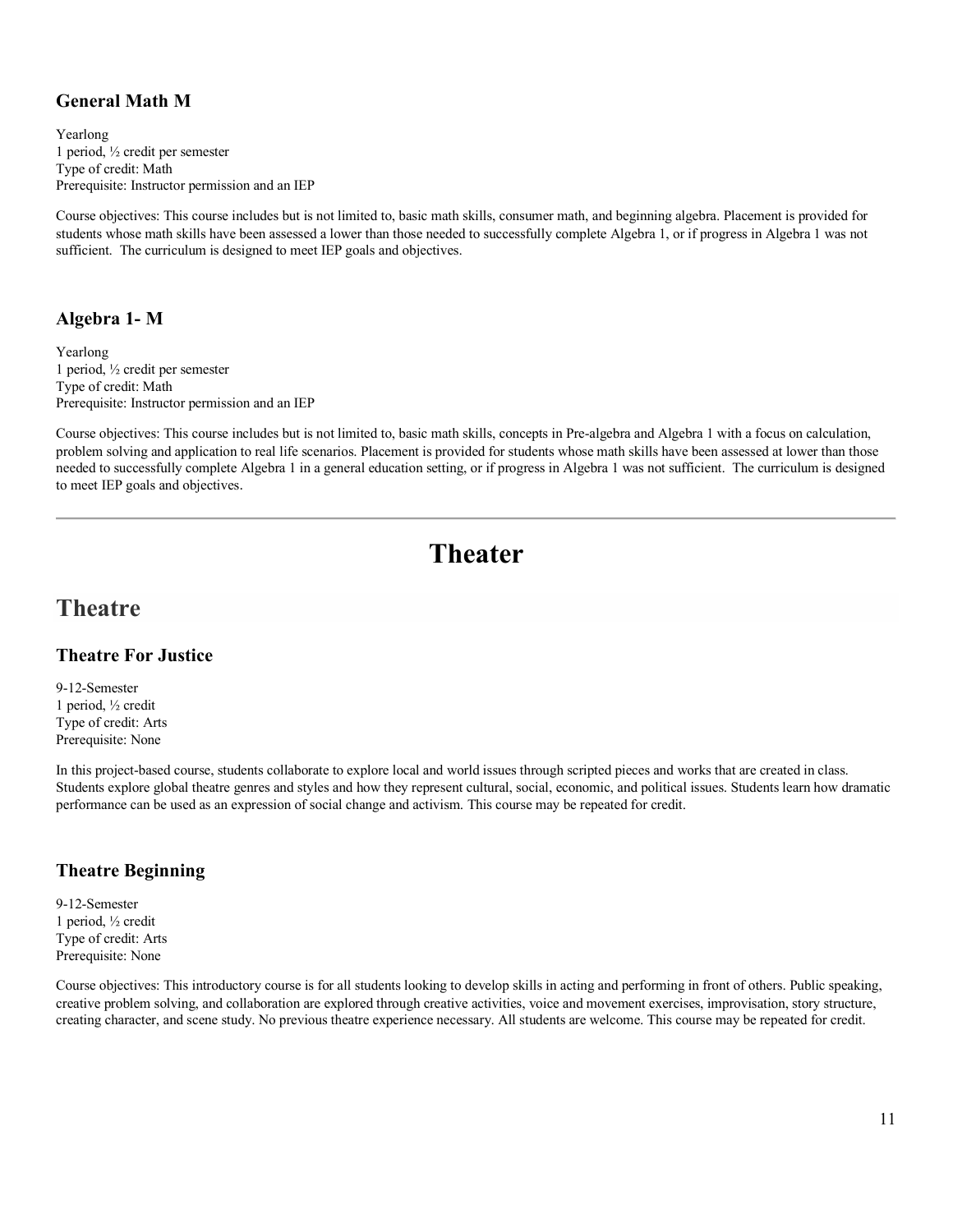#### **Theatre Intermediate / Unified Drama**

10-12-Semester 1 period, ½ credit Type of credit: Arts Prerequisite: None

Course objectives: This intermediate course explores the art of creating character and commanding the attention of an audience during performance. The course includes analysis of contemporary and classic scripts, professional blocking and directing, and preparing monologues for auditions. Students utilize self-direction to collaborate in small groups and an openness to critical feedback and reflection. The course leads up to a public performance. This course may be repeated for credit.

#### **Theatre Advanced**

10-12-Semester 1 period, ½ credit Type of credit: Arts Prerequisite: Theatre Beginning OR Theatre Intermediate

Course objectives: This advanced course expands exposure to contemporary and classic plays, broadens student repertoire of audition material, and explores specialized acting skills. The course may include topics such as advanced acting methods, resume development, movement-based acting techniques, pantomime, mask work, improvisation, stage combat, stage make-up, or creative drama. This course may be repeated for credit.

#### **Technical Theatre**

9-12-Semester 1 period, ½ credit Type of credit: Arts or CTE Prerequisite: None

Course objectives: Technical Theatre Beginning is a production-oriented course that provides foundational stagecraft skills and safety procedures preparing students for industry and college study of technical theatre. Students engage in scenic design and construction, lighting, sound, properties, costumes, make-up, special effects, theatre management, stage management, and theatre terminology. Technical Theatre Beginning is offered as a CTE course, CTE course cross-credited for Fine Arts, and a Fine Arts course. This course may be repeated for credit.

#### **Theatre Play Production**

9-12- Semester 1 period, ½ credit Type of credit: Arts Prerequisite: Audition

Course objectives: Theatre Play Production prepares students to use the skills and techniques of acting and performance in one or more plays produced for a public audience. This course mirrors professional theatre standards, culminating with a full-scale production of a play. Students may also have opportunities to work in areas of theatre production including directing, scenic design and construction, costuming, properties, stage management, promotions and publicity. Students may receive CTE credit after fulfilling all Fine Arts requirements. This course may be repeated for credit.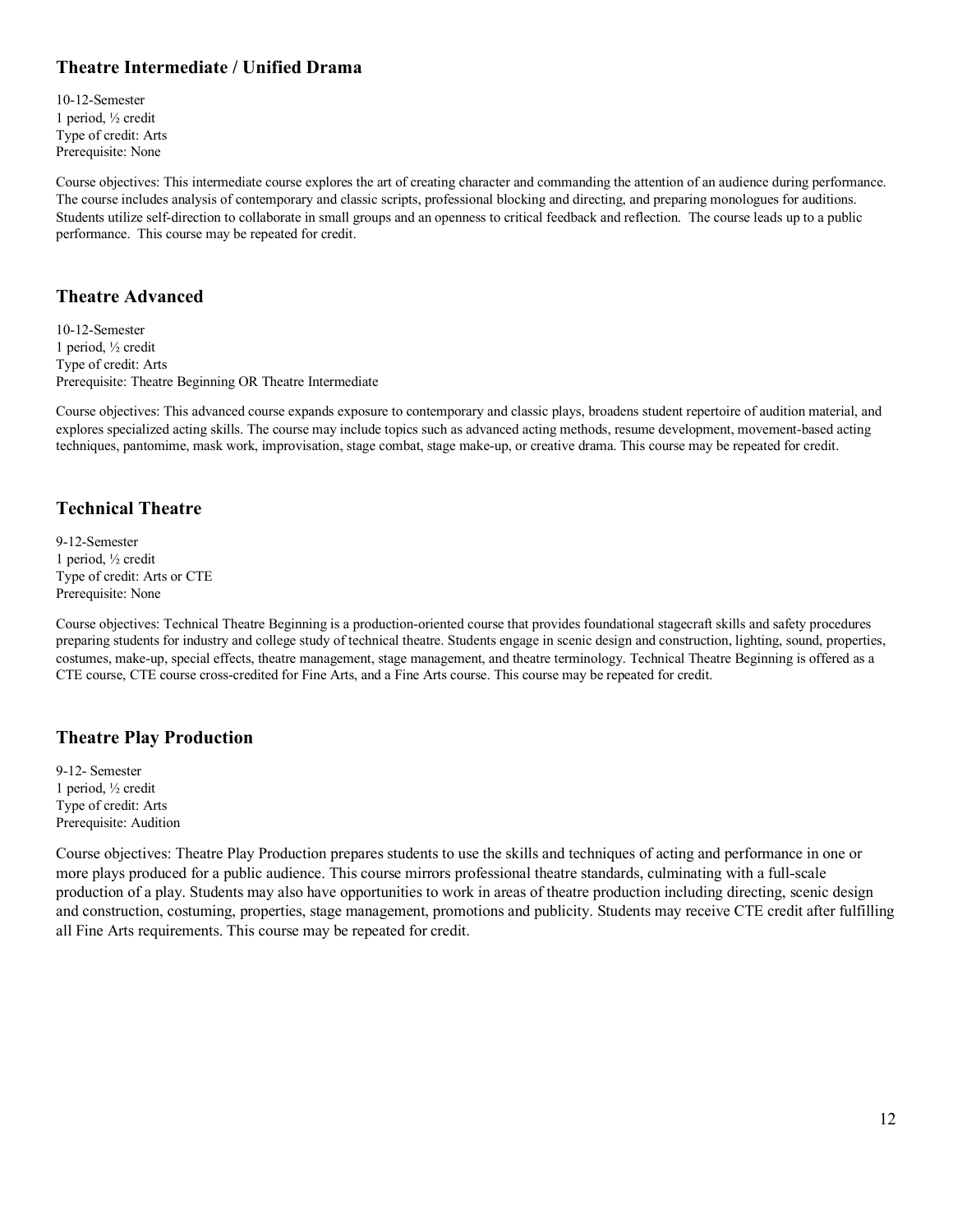#### **Musical Theater Production**

9-12-Semester 1 period, ½ credit Type of credit: Arts or CTE Prerequisite: None

Course objectives: Musical Theatre Production prepares students to synthesize the skills and techniques of acting, singing, dancing, and performance into a musical theatre production for a public audience. Throughout this process students develop community by working as an ensemble. This course mirrors professional theatre standards, culminating in a full-scale production of a musical. Students may receive CTE credit after fulfilling all Fine Arts requirements. This course may be repeated for credit.

# **Music**

### <span id="page-12-0"></span>**Non-Ensemble**

#### **Guitar**

9-12-Semester 1 period, ½ credit Type of credit: Arts Prerequisite: None

Students in this course will learn the necessary skills and concepts to gain a foundational proficiency on guitar and musicreading. This is a one semester class.  This course may be repeated for credit. 

#### **Piano Lab 1**

9-12-Semester 1 period, ½ credit Type of credit: Arts Prerequisite: None

Course objectives: Students in this course learn to play the piano. Students in the piano class will learn the necessary skills and concepts to gain a foundational proficiency on the piano keyboard. This is a one semester class. This course may be repeated for credit.

#### **Choir**

#### **Concert Choir A & B**

9-12 - Year Long 1 period, ½ credit Type of credit: Arts Prerequisite: None

Course objectives: Students in this year-long course participate in an intermediate to advanced choral performing ensemble that performs quality choral literature from a variety of genres and cultures. Students learn vocal technique and musicianship skills. Students perform in school concerts and regional festivals. Students may receive CTE credit after fulfilling all Fine Arts credit requirements. This course may be repeated for credit.

#### **Chorale A & B**

9-12-Yearlong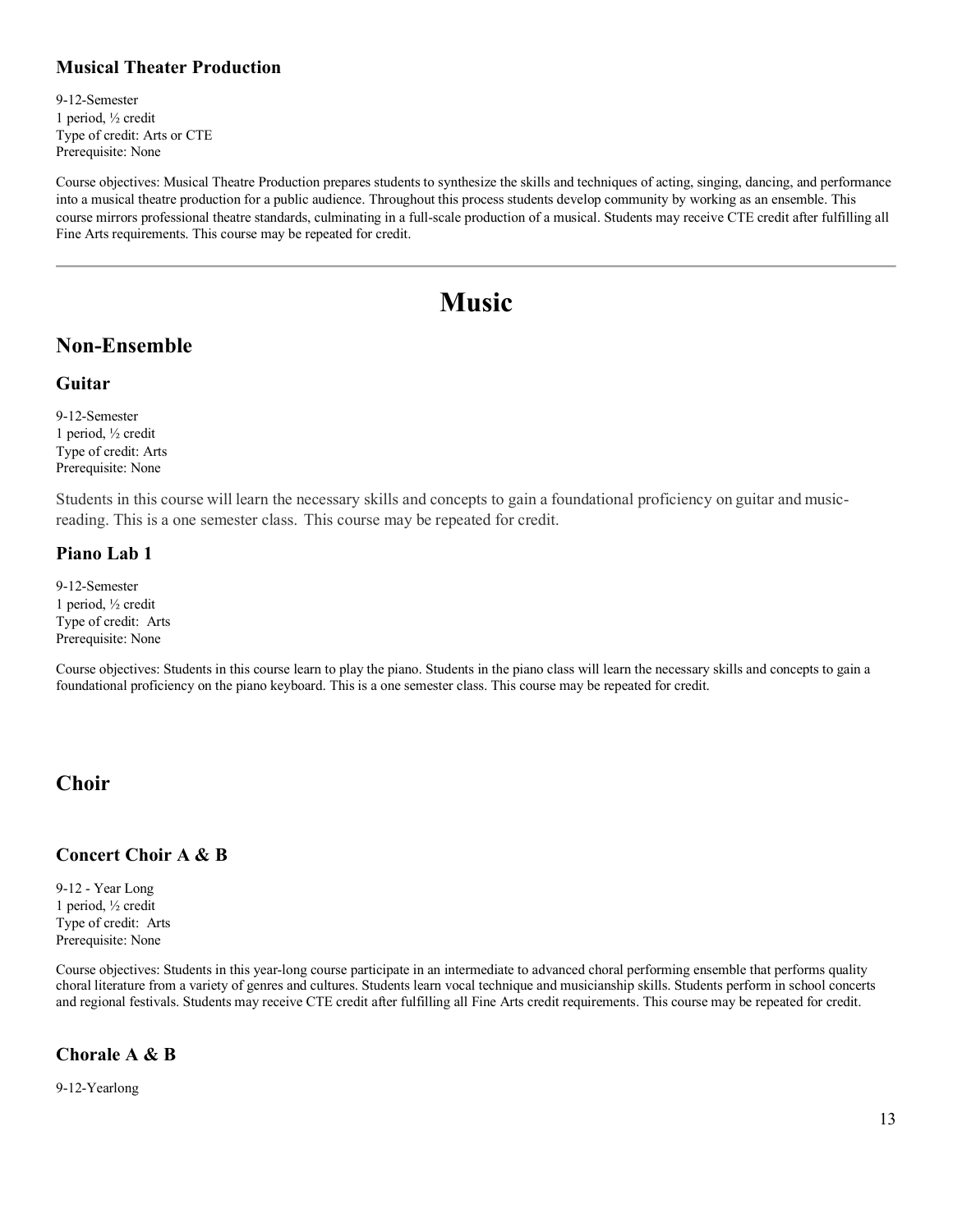1 period, ½ credit per semester Type of credit: Arts or CTE after completing 4 semesters Prerequisite: Concert Choir or Audition

Course objectives: This advanced year-long course is designed to prepare the serious choral student for choral music experiences beyond high school. Chorale is an advanced choral performing ensemble. Students perform quality choral literature from a variety of genres, cultures, and styles, and learn correct vocal technique and musicianship skills. This course is a continuation of the choir sequence. Students perform in school concerts and regional festivals. Students may receive CTE credit after fulfilling all Fine Arts credit requirements. This course may be repeated for credit.

#### **Vocal Jazz**

9-12-Yearlong 1 period, ½ credit per semester Type of credit: Arts or CTE after completing 4 semesters Prerequisite: Audition

Course objectives: This advanced course is designed for advanced musicians with an interest in jazz music. Vocal Jazz is a small mixed-voices ensemble for advanced singers and rhythm section. Students learn about various jazz styles and concepts, including improvisation and jazz theory. Students perform in school concerts and regional festivals. Students may receive CTE credit after fulfilling all Fine Arts credit requirements. This course may be repeated for credit.

#### **Band**

#### **Symphonic Band A & B**

9-12-Yearlong 1 period, ½ credit per semester Type of credit**:** Arts or CTE after completing 4 semesters Prerequisite: None

Course objectives: This year-long performing ensemble is designed for advanced students who play traditional woodwind, brass and percussion instruments. Students develop skills in tone production, phrasing, rhythmic and aural acuity, advanced technical skills associated with one's instrument, and correct posture. Band students learn and perform a wide variety of music from different cultures and time periods. Students perform in school concerts, regional festivals and athletic events. Students may receive CTE credit after fulfilling all Fine Arts credit requirements. This course may be repeated for credit.

#### **Wind Ensemble A & B**

10-12-Yearlong 1 period, ½ credit per semester Type of credit: Arts or CTE after completing 4 semesters Prerequisite: Symphonic Band OR Audition

Course objectives: This year-long performing ensemble is designed for advanced students who play woodwind, brass and percussion instruments. Students continue to develop skills in tone production, phrasing, rhythmic and aural acuity, advanced technical skills associated with one's instrument and correct posture. Students learn and perform a wide variety of music from different cultures and time periods. Students perform in school concerts, regional festivals and athletic events. Students may receive CTE credit after fulfilling all Fine Arts credit requirements. This course may be repeated for credit.

#### **Percussion Ensemble Advanced A & B**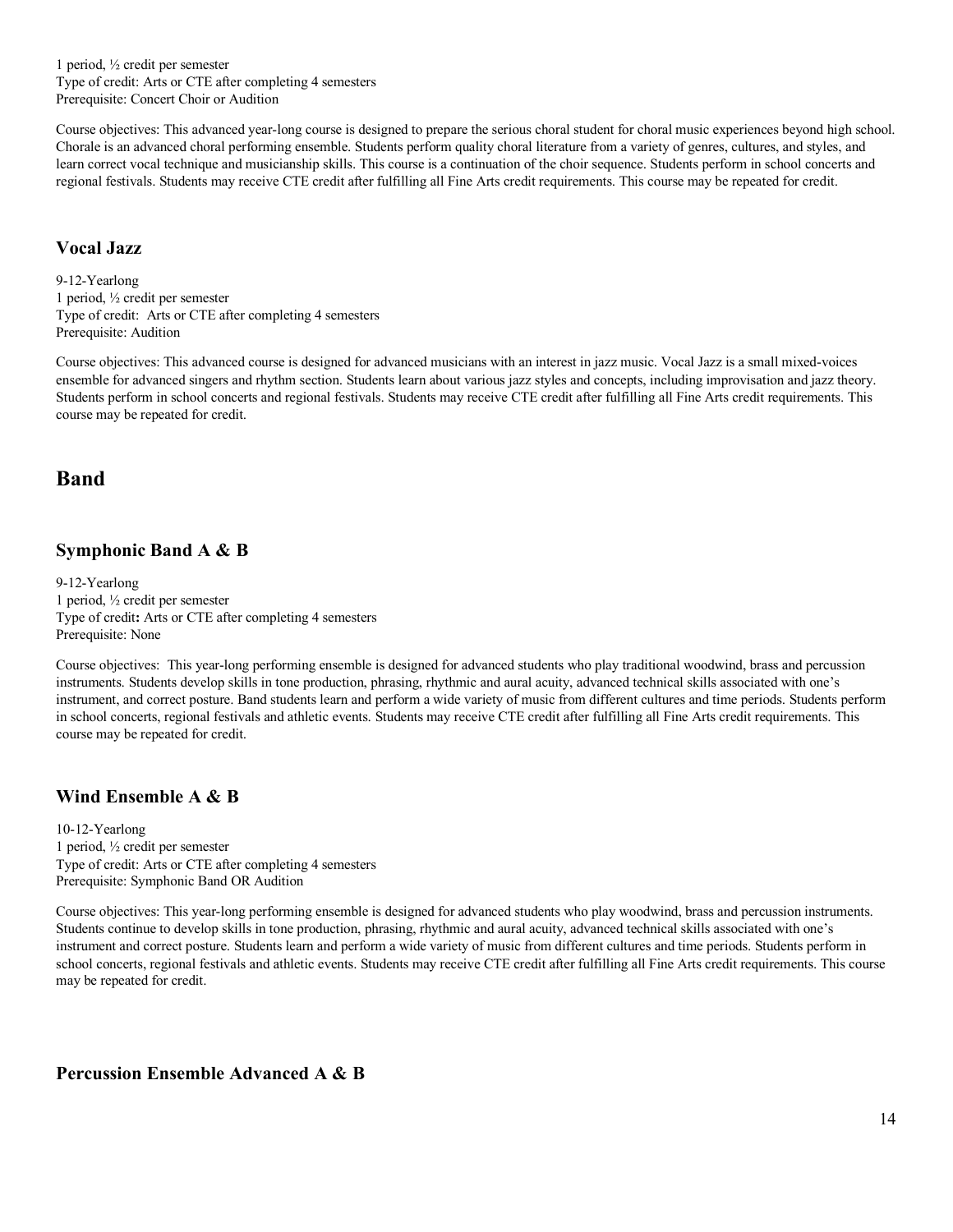9-12-Yearlong 1 period, ½ credit per semester Type of credit: Arts Prerequisite: None

Course objectives: Students in this year-long performing ensemble course learn advanced skills and technique on pitched and non-pitched instruments. Students participate in performances and activities during or outside the normal school day, including participation in festivals and trips. Students may receive CTE credit after fulfilling all Fine Arts credit requirements. This course may be repeated for credit.

#### **Jazz Band A & B**

9-12-Yearlong 1 period, ½ credit per semester Type of credit: Arts Prerequisite: Audition

Course objectives: Students in this year-long performing ensemble learn about various jazz styles and concepts, including improvisation, jazz theory, and jazz history with traditional wind and rhythm section instrumentation. Students participate in all Jazz Band performances and activities during or outside the normal school day, including participation in festivals and trips. Students may receive CTE credit after fulfilling all Fine Arts credit requirements. This course may be repeated for credit.

#### **Orchestra**

#### **Concert Orchestra A & B**

9-12-Yearlong 1 period, ½ credit per semester Type of credit: Arts Prerequisite: None

Course objectives: This year-long performing ensemble is for intermediate to advanced students of String instruments, and may also include Wind, Brass, and Percussion instruments. Orchestra students play a wide variety of music from different cultures and time periods and perform in school concerts and regional festivals. Students develop skills in tone production, phrasing, rhythmic and aural acuity, and the advancement of technical skills. Students may receive CTE credit after fulfilling all Fine Arts credit requirements. This course may be repeated for credit.

#### **Chamber Orchestra A & B**

9-12-Yearlong 1 period, ½ credit per semester Type of credit: Arts Prerequisite: Audition

Course objectives: This year-long performing ensemble is for advanced students who play violin, viola, cello, and bass. Orchestra students play a wide variety of music from different cultures and time periods and perform in school concerts and regional festivals. Students develop advanced skills in tone production, phrasing, rhythmic and aural acuity, and the advancement of technical skills such as shifting, vibrato, bow control,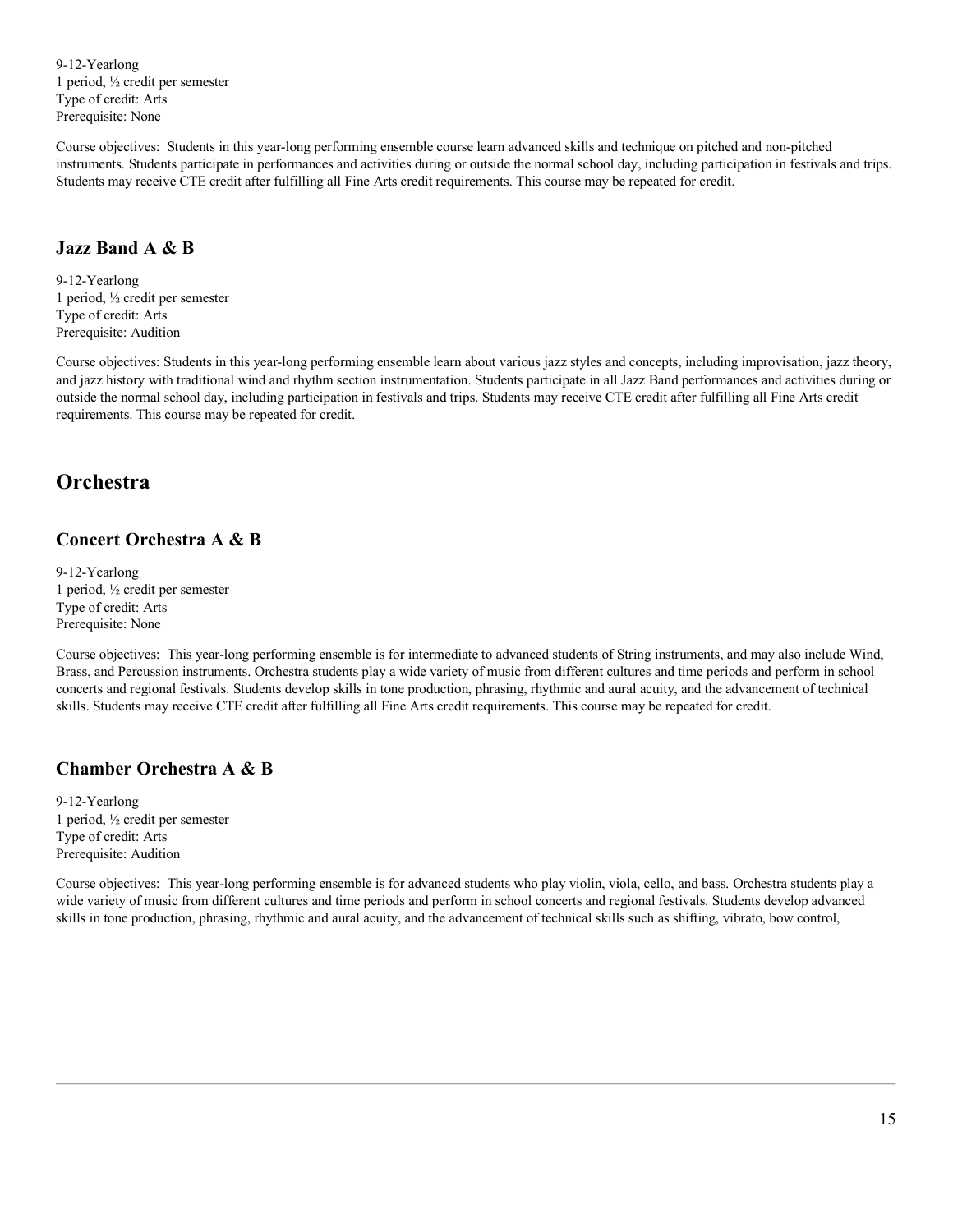# **Visual Arts**

#### <span id="page-15-0"></span>**Art Survey**

#### **10th grade Integrated Studies**

9-12, Semester 1 period, ½ credit Type of credit: Arts Fee: \$25 Prerequisite: None

Course objectives: In this introductory course, students cover a broad range of art concepts, techniques, and media. Study of the Elements of Art and Principles of Design are included in the projects to begin establishing fluency in the language of art. Sketchbooks are used to document the progression of skills acquired, and self-expression. The sketchbook contains visual and written entries, including responses and reflections on works of art. No previous art experience necessary. All students are welcome. This course may be repeated for credit.

#### **Ceramics Beginning**

9-12-Semester 1 period, ½ credit Type of credit: Arts Fee: \$40 Prerequisite: None

Course objectives: This beginning course is for students who want to work with their hands and develop ideas in 3-dimensional form. Students work with clay, creating both functional and non-functional art pieces. Students learn the properties of clay, construction methods, glazing techniques and the firing process as core concepts of this course. Students learn about ceramic arts and artists from a variety of contemporary and historical sources and across cultures. No previous art experience necessary. All students are welcome. This course may be repeated for credit.

#### **Ceramics Advanced**

9-12, Semester 1 period, ½ credit Type of credit: Arts or CTE Fee: \$40 Prerequisite: Ceramics

Course objectives: In this course, students explore Ceramics at a higher level with hand building and wheel methods. Students design and develop works through investigation of techniques and materials through ceramic arts and artists from a variety of contemporary and historical sources across cultures. Assignments are more complex, challenging students to make deeper connections and use voice to communicate ideas. Students have a portfolio of work at the end of the semester. Students may receive CTE credit after fulfilling all Fine Arts credit requirements. This course may be repeated for credit.

#### **Drawing and Painting Beginning**

9-12-Semester 1 period, ½ credit Type of credit: Arts Fee: \$40 Prerequisite: None

Course objectives: Drawing and Painting Beginning introduces students to the Elements of Art and Principles of Design. Study of these are included in art projects to establish fluency in the language of art. Students create art in a variety of drawing and painting media and explore the relationship between observation, artistic vision, and composition. Students use sketchbooks or other means to develop skills and ideas. Visual Art builds lifelong skills through critical thinking and the creative process. No previous art experience necessary. All students are welcome. This course may be repeated for credit.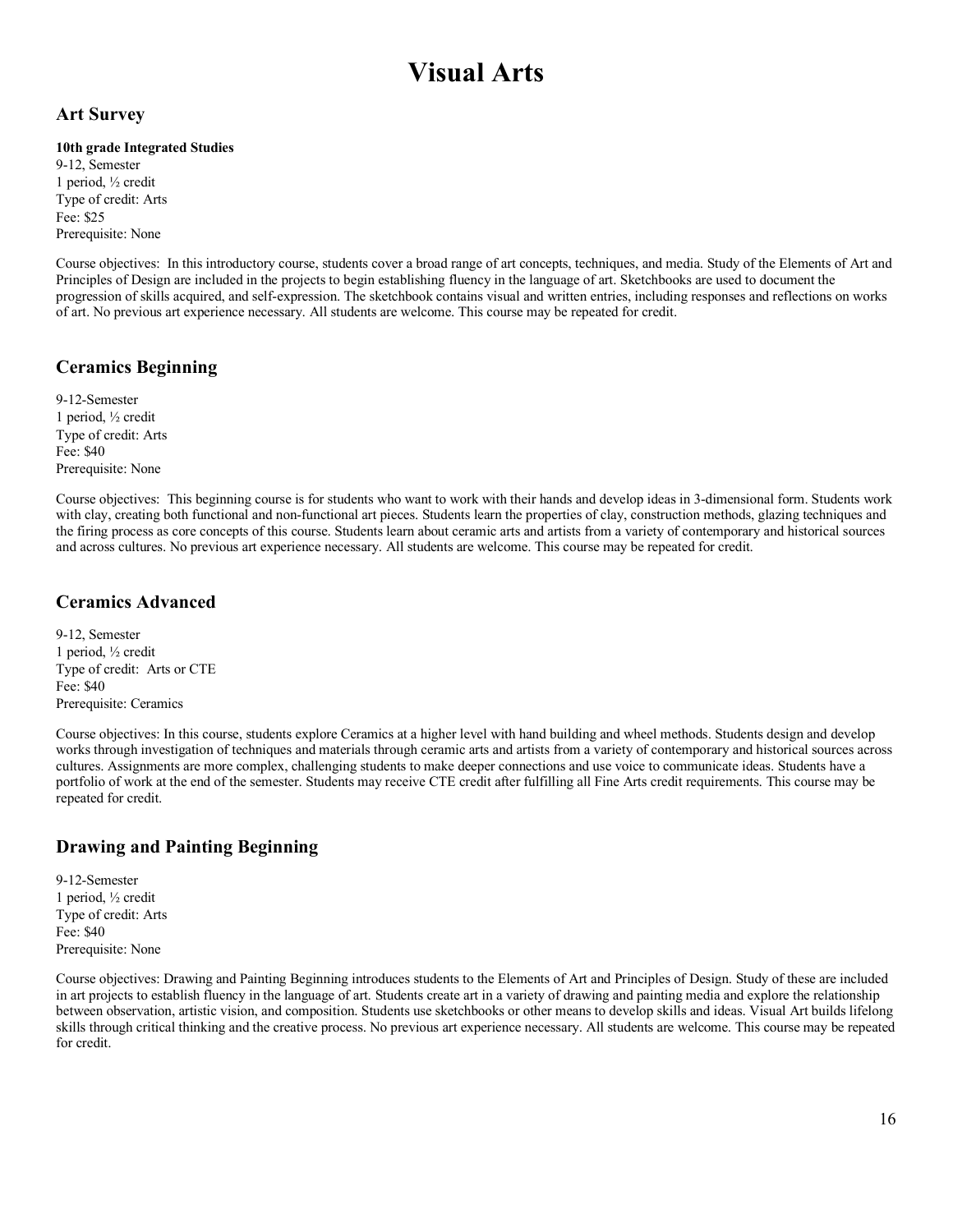#### **Drawing and Painting Advanced**

9-12-Semester 1 period, ½ credit Type of credit: Arts or CTE Fee: \$40 Prerequisite: Drawing/Painting

Course Objectives: Drawing and Painting Advanced is intended for students who want to further their knowledge and experience in drawing and painting media. Students in this course continue to create art and explore the relationship between observation, artistic vision, and composition in an advanced setting. Students explore media and ideas with more independence and demonstrate responding and reflecting on their own work and that of others. Students produce a portfolio of work at the end of this course. Students may receive CTE credit after fulfilling all Fine Arts credit requirements. This course may be repeated for credit.

#### **Photography Beginning**

9-12, Semester 1 period, ½ credit Type of credit: Arts or CTE Fee: \$85 Prerequisite: None

Course objectives: Photography Beginning is designed to explore photography as a method of creative visual communication. Students in this course learn basic camera operations and principles of photography such as photo composition, lighting, exposure, and editing. This course may be cross-credited for Fine Arts.

#### **Photography Advanced**

10-12, Semester 1 period, ½ credit Type of credit: Arts or CTE Fee: \$85 Prerequisite: Photography Foundations

Course objectives: Photography Advanced is designed for students interested in expressing their personal creative vision through photography. Students in this course develop their own ideas through open-ended assignments and explore photography as a potential career pathway. This course may be cross-credited for Fine Arts. This course may be repeated for credit.

#### **Advanced Studio Art (with the option to submit an AP Studio Portfolio)**

11, 12, Yearlong 1 period, ½ credit per semester Type of credit: Arts or CTE Fee: \$80 Prerequisite: Drawing and Painting, or show portfolio to instructor.

Course objectives: To allow juniors and seniors who are interested in pursuing their arts abilities in a deeper way. Projects will be centered around mainly 2-D work, drawing, painting, printmaking, collage, and mixed media. Students will build upon skills and techniques based on the elements and principles of art and design and have the option to submit an AP Studio Art portfolio for future college credit. There will be a focus to deepen the artist's understanding of their own work through discussion and critique along with having outside artists visit as well as possible fieldtrips to studios, galleries, museums, and other art centers in Seattle.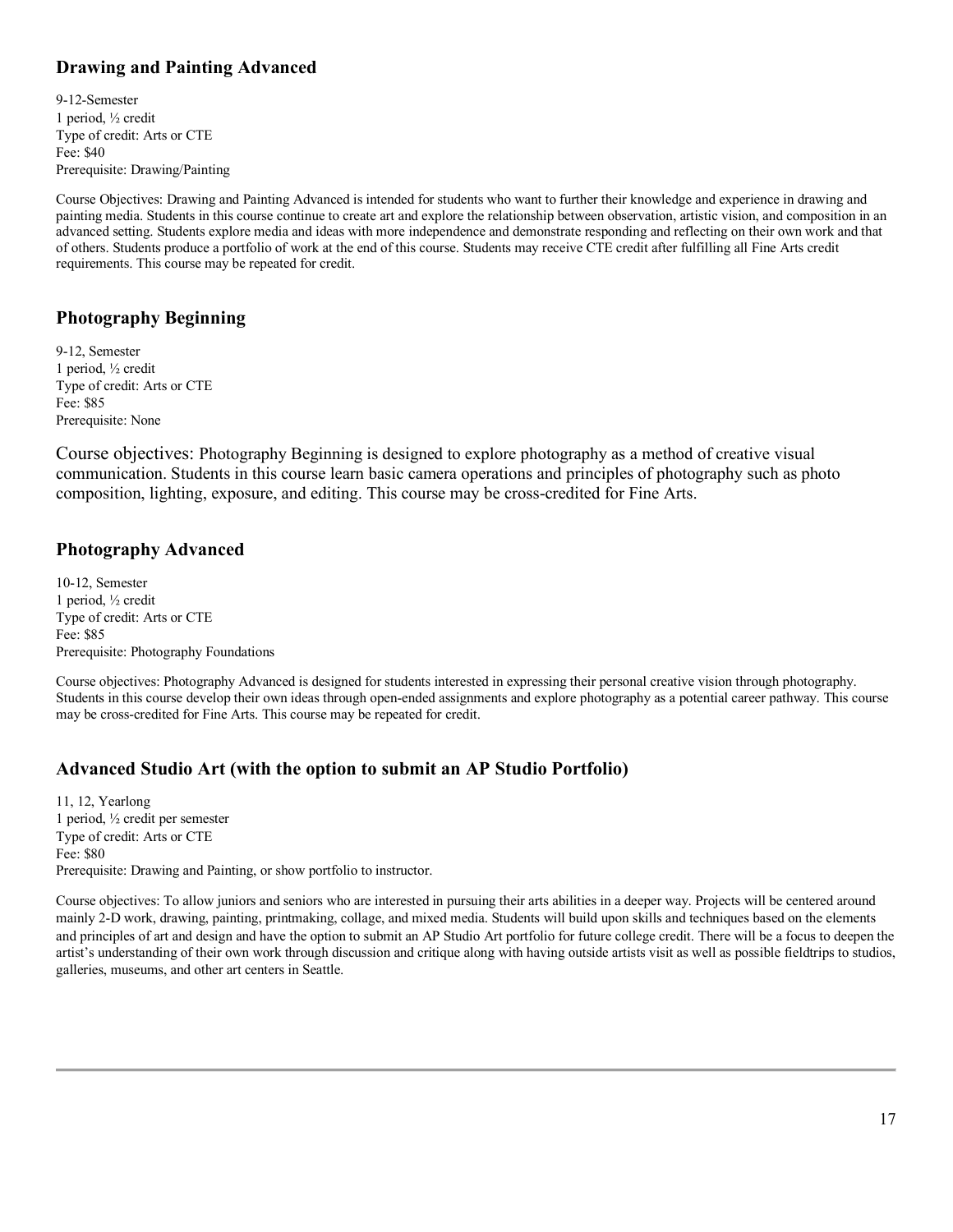# **Language Arts**

#### <span id="page-17-0"></span>**Intro to Composition and Literature (Language Arts 9A and 9B) - 9th grade Academy**

9- Yearlong 1 period, ½ credit per semester Type of credit: Language Arts Prerequisites: None \*Honors designation available

Course objectives: This course is an inclusive class integrated with World History 9A and 9B. The class explores the relationship between power and identity through historical, religious, and cultural analysis as well as literature, art, film, and music. Students use the writing process (pre-writing, drafting, revising, and editing) to produce narrative, expository, creative and persuasive papers. Seminars, presentations and focused class discussions are an integral part of the curriculum.

#### **Language Arts 9A M and 9B M - 9th grade Academy**

9- Yearlong 1 period, ½ credit per semester Type of credit: Language Arts Prerequisites: IEP teacher permission

Course objectives: To allow students with an IEP, (Individualized Educational Plan) to access the mainstream curriculum by having coursework modified so that they are able to meet their IEP goals and objectives. This is a modified course title for students who have an Individualized Education Plan on file.

#### **10th grade Humanities (LA 10A/10B & World History 3/4)**

10-Yearlong 1 period, ½ credit per semester Type of credit: Language Arts & World History Prerequisites: None, LA 9A/B preferred. \*Honors designation available

Course objectives: Through exploration of the humanities students will learn how to think creatively and critically, to reason, and to ask questions. Students will explore major ideas through class discussion, reading world literature and philosophy, study of influential figures, and research. The course seeks a balance between independent efforts and collaborative production; emphasizing problem posing and solving through a Humanities lens. The academic study over the course of the school year will follow the historical pattern(s) of pre-contact, conquest/colonization, liberation and revolution.

#### **Modified Course - 10th grade Humanities (LA 10A/10B & World History 3/4)**

10-Yearlong 1 period, ½ credit per semester & World History Type of credit: Language Arts Prerequisites: IEP teacher permission.

Course objectives: To allow students with an IEP, (Individualized Educational Plan) to access the mainstream curriculum by having coursework modified so that they are able to meet their IEP goals and objectives. This is a modified course title for students who have an Individualized Education Plan on file.

#### **11th Grade AP English Language Composition**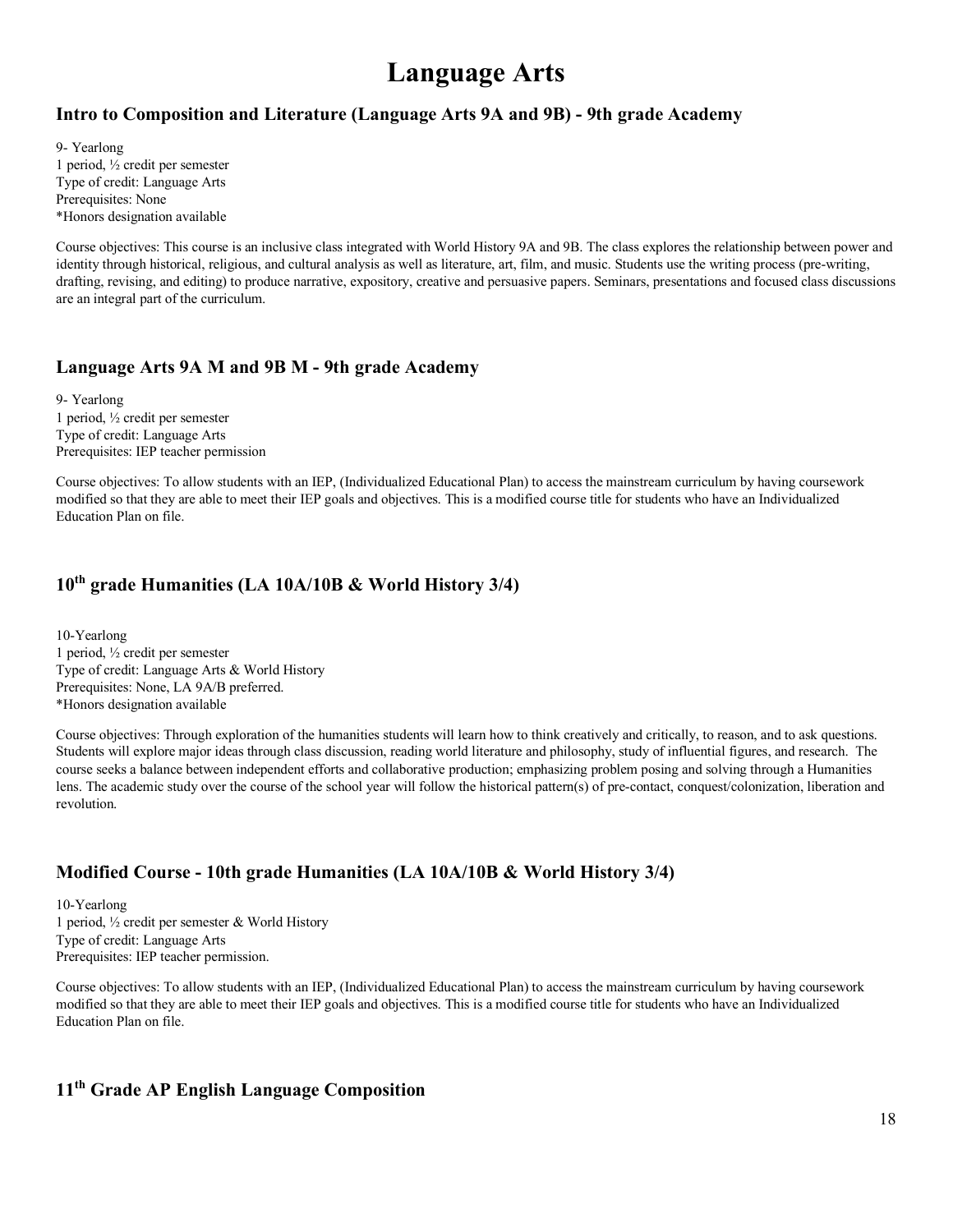11-Yearlong 1 period, ½ credit per semester Type of credit: Language Arts Prerequisites: None, LA 10 A/B preferred.

Course objectives: This course teaches critical reading and writing with emphasis on argument and rhetoric. Students will read a variety of texts from US authors both historical and contemporary. Particular focus is placed on works by authors of color and other marginalized voices. Students will also have opportunities to express themselves in other creative modalities through interdisciplinary exhibitions such as the Harlem and Renaissance Art and Justice Project. The class will prepare students for the optional AP English Language and Composition exam in May.

#### **Language Arts 11A M and 11B M**

11-Yearlong 1 period, ½ credit per semester Type of credit: Language Arts Prerequisites: IEP teacher permission.

Course objectives: To allow students with an IEP, (Individualized Educational Plan) to access the mainstream curriculum by having coursework modified so that they are able to meet their IEP goals and objectives. This is a modified course title for students who have an Individualized Education Plan on file.

#### **12th Grade AP English Literature Composition**

12-Yearlong 1 period, ½ credit per semester Type of credit: Language Arts Prerequisites: None, AP LA 11 A/B preferred

Course objectives: To serve as an excellent preparation for college level work and as an effective way to conclude a four-year, rigorous and comprehensive English program. Through the study of both time-honored and contemporary classics, students will explore the various ways that world literature, including classical mythologies and philosophies, form our modern sensibilities. Students will engage in close reading, classroom discussion, and written literary analysis as they explore significant literary works. Classes consist of daily discussions, regular reading checks, periodic exams, papers, and group/individual creative projects. Students will also work on the Hale Action Project and their culminating portfolio.

#### **Language Arts M**

12-Yearlong 1 period, ½ credit per semester Type of credit: Language Arts Prerequisite: Instructor permission and an IEP

Course objectives: To cover reading, writing, and literature aligned with individual IEP goals and grade-level district standards. This class offers individual attention in the area of transition support for students who will be leaving the high school setting within the next two years. Coursework includes instruction to support and mentor students throughout their culminating project, The Hale Action Project (HAP), and their culminating portfolio.

#### **Creative Writing**

12-Yearlong 1 period, ½ credit per semester Type of credit: Language Arts Prerequisite: Instructor permission and an IEP

This course stresses reading of short, imaginative works, discussion of themes and techniques used by published writers, and writing or poems, short stories, personal essays, descriptions, and dialogue. It provides experiences in using images, figurative language, and concrete detail.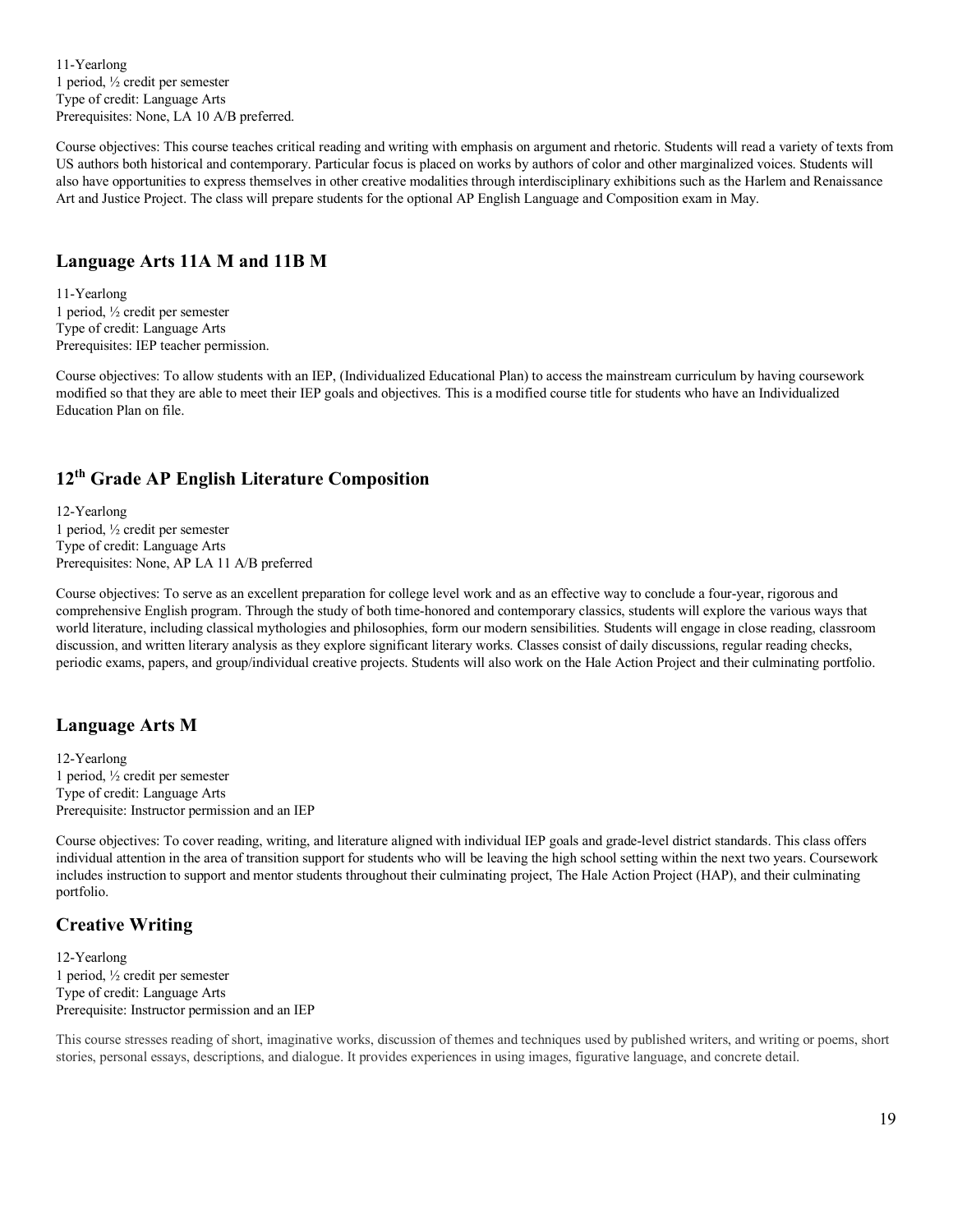#### **Journalism Writing (Newspaper)**

9-12-Semester 1 period, ½ credit Type of credit: Language Arts Prerequisites: None

Course objectives: Print. Audio. Video. Still and slide photography. Social Networking.

These are the tools of Web-Based journalism. And these are the media students will explore in reporting news and writing narrative features. Students will learn the foundational skills of newspaper journalism: news gathering, interviewing, news reporting, feature writing, and commentary. They will also learn the techniques of digital storytelling for today's evolving journalism.

Students should expect how-to reading and homework assignments. They should also plan on regular writing and digital production assignments. The course is run as a workshop with frequent whole-class critique.

Completing the course will prepare students for publishing The Sentinel, and its Web-base edition, halesentinel.com.

#### **Advanced Journalism (Newspaper)**

10-12-Semester 1 period, ½ credit Type of credit: Language Arts or CTE after completing 4 semesters Prerequisites: Journalism or permission of the instructor

Course objectives: To use the skill and knowledge from Digital Journalism (news gathering, interviewing, news reporting, feature writing, and commentary), to produce Hale's award winning student newspaper, The Sentinel, and its Web version, halesentinel.com. The Sentinel staff comprises reporters, editors, columnists, photographers, designers, and business managers.

# **Additional Electives**

#### <span id="page-19-0"></span>**Leadership**

 $10-12 - Yearlong$ 1 period, ½ credit per semester Type of credit: Elective or CTE after completing 4 semesters. Prerequisites: Teacher permission (Elected officers, commissioners or club leaders)

Course Description: This class is a french learning laboratory that supports and challenges students to develop the habits of citizenship, service, ethical leadership, and the ability to think and act on behalf of the common good. It focused not only on developing lasting leadership capacity, but on touching the hearts of youth, encouraging them to live and act from their values, and feel empowered to make the world a better place.

#### **Computer Technology/Microsoft Imagine Academy**

10-12- Year-Long 1 period (Mentorship), .50 credit Type of credit: Mentorship Prerequisites: none

Microsoft Imagine Academy gives students the curricula and certifications they need to succeed in a tech-driven economy. Students will choose to learn coding skills, develop in-demand skills in IT administration, get an intro to data science, or master Microsoft Office applications that are in demand in today's workplace. Set and accomplish your goals toward industry recognition and certification in this self-paced and exciting mentorship.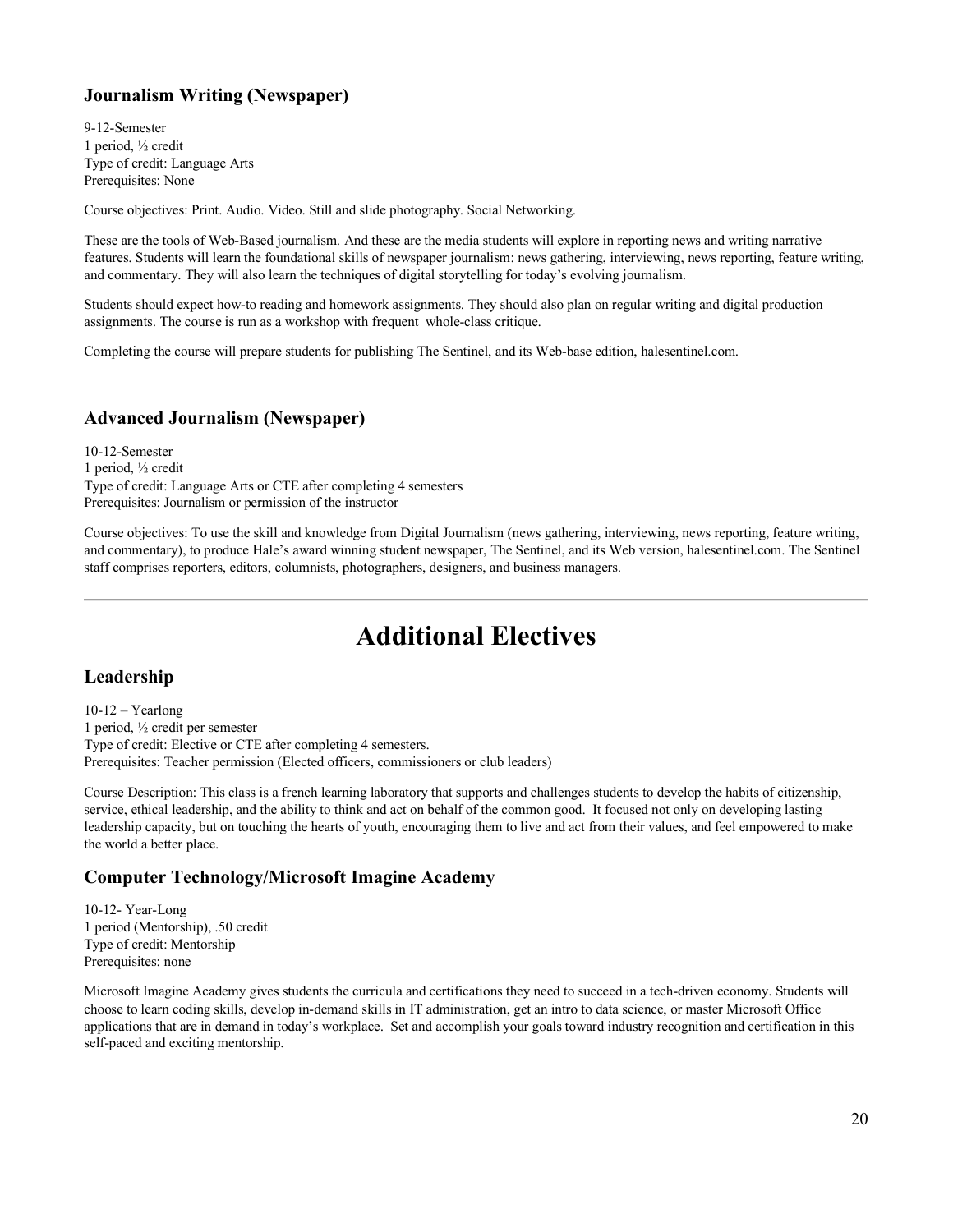# **Mathematics**

#### <span id="page-20-0"></span>**Algebra 1A and 1B**

Yearlong 1 period, ½ credit per semester Type of credit: Mathematics Prerequisites: none \*Honors designation is available

Course objectives: Algebra 1 is a yearlong course, which provides a practical blend of technology-related and paper-and-pencil problem solving tools. Explorations and investigations emphasize symbol sense, algebraic manipulations, and conceptual understanding. Students make sense of important algebraic skills, and apply algebraic thinking.

This course allows students to experience algebra through the use of multiple representations: numerical, graphic, symbolic, and verbal. Topics in this course include: Graphing, Linear Equations, Quadratic Equations, Functions, Exponents, Data Analysis, Proportional Reasoning, Probability, Systems of Equations, and Inequalities.

#### **Geometry A and B**

Yearlong 1 period, ½ credit per semester Type of credit: Mathematics Prerequisites: Successful completion of Algebra 1B. \*Honors designation is available

Course objectives: Geometry is a yearlong course, which provides an opportunity for students to explore geometric relationships with a wide variety of tools, including paper, compasses, computers, and graphing calculators. Students perform constructions, measure figures, observe patterns, discuss their findings, write their own definitions, and formulate and prove geometric conjectures. Topics include informal and formal proof, properties of triangles, polygons, and circles, transformations and tessellations, area and volume, the Pythagorean Theorem, congruence and similarity

#### **Financial Algebra A and B**

Yearlong 1 period, ½ credit per semester Type of credit: Mathematics Prerequisites: Successful completion of Geometry.

Course objectives: Financial Algebra is a yearlong course, which provides an opportunity for students to explore the world of finance with an emphasis on algebra. Students gain familiarity with the operation of graphing calculator. Students learn details about a range of topics including the Stock Market, modeling business practices, banking services, income taxes and the creation of budgets. This course is also appropriate for students who have completed Algebra 2 and who want to take a course specifically focusing on the mathematics of personal finance. The objectives of this course are not equivalent to the objectives for Algebra 2 and do not meet requirement for admission to fouryear university, but they do meet the district requirement for the third year of math.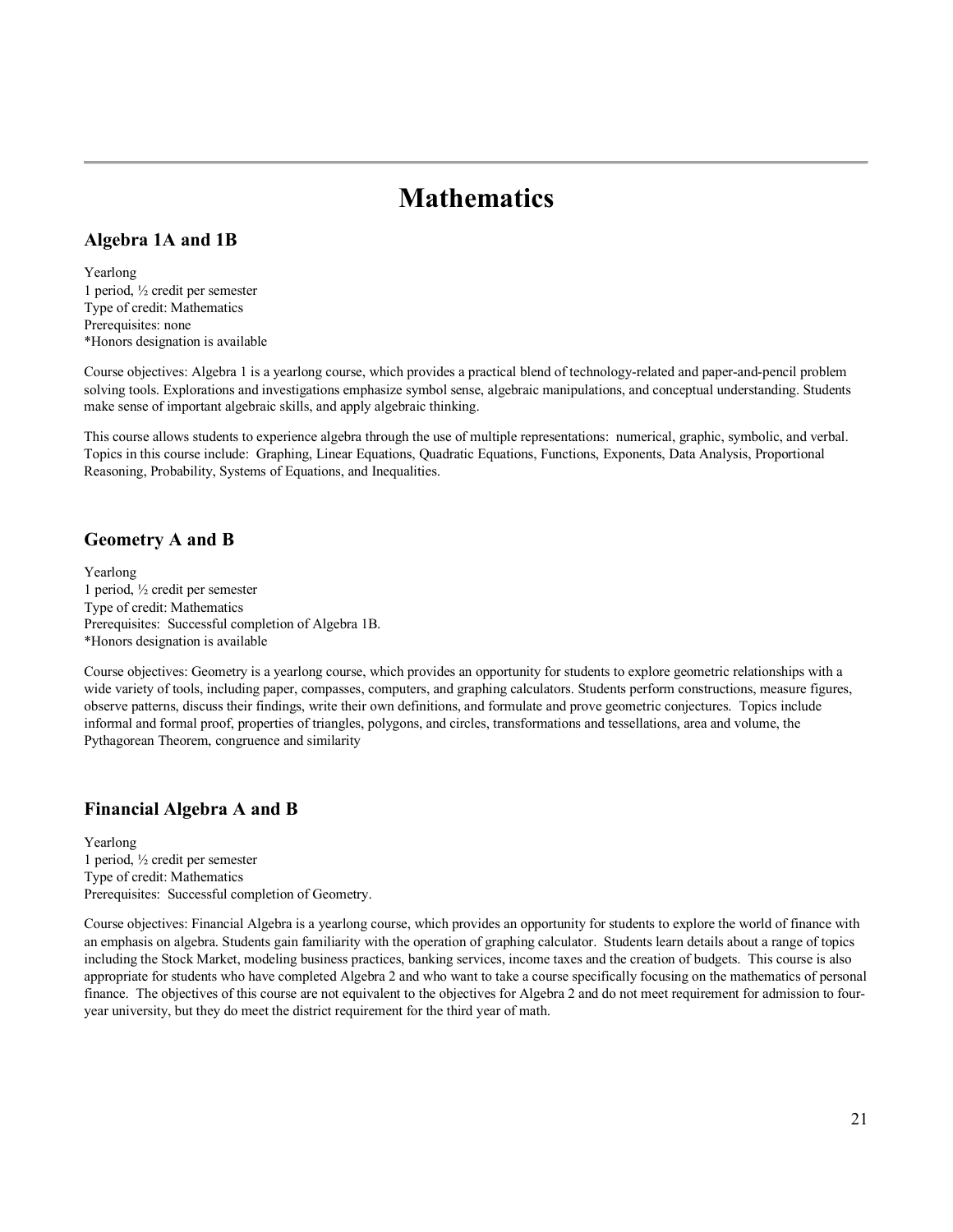#### **Algebra 2A and 2B**

Yearlong 1 period, ½ credit per semester Type of credit: Mathematics Prerequisites: Successful completion of Geometry B or equivalent. \*Honors designation is available

Course objectives: Algebra 2 is a yearlong course, which provides an opportunity for students to deepen their understanding of challenging topics in mathematics including recursion, transformations, matrices, series, and applications of statistics. This course will focus on functions including exponential power, logarithmic, trigonometric, rational, and polynomial functions.

The text provides a balanced mix of data-analysis and pure-algebra techniques. Algebraic techniques equip students with multiple problemsolving strategies and prepare them for higher-level courses that are algebra intensive. Students learn to solve problems with and without a calculator. Algebra 2 is the third of a three-year sequence and is the minimum requirement for admission to four-year colleges or universities.

#### **Pre-Calculus A and B**

Yearlong 1 period, ½ credit per semester Type of credit: Mathematics Prerequisites: Successful completion of Algebra 2 or equivalent. \*Honors designation is available

Course objectives: This course sequence is a rigorous study of linear, quadratic, exponential, polynomial, logarithmic and trigonometric functions, focusing on structure, dynamics, and graphing. Other topics studied are polar coordinates and graphing, conics, linear algebra, and discrete mathematics. Students apply traditional mathematical topics in applied settings. In so doing, they exercise mathematical reasoning and see the connections between topics and other disciplines. While solving real world problems through the use of appropriate technology, students become empowered to communicate mathematics through group activities, experiments and independent projects.

#### **AP Calculus, A and B**

Yearlong 1 period, ½ per credit per semester Type of credit: Mathematics Prerequisites: Successful completion of Pre-Calculus or equivalent.

Course objectives The course is a study of functions, limits, continuity; differentiation of algebraic functions and applications; integration and applications to physics; plane analytic geometry; differentiation and integration of transcendental functions; methods of integration; polar coordinates, hyperbolic functions, vectors and parametric equations. This Advanced Placement course essentially covers the contents of the first two quarters of a college course in Calculus, and prepares students to take the Advanced Placement AB Calculus Exam in the spring.

#### **AP Statistics A and B**

Yearlong 1 period, ½ credit per semester Type of credit: Mathematics Prerequisites: successful completion of Pre-Calculus or equivalent.

Course objectives: This course provides an introduction to the statistical analysis of data. This course will stress the general abstraction of descriptive and inferential statistics to answer a scientific question. Topics covered will include definition of common descriptive techniques, estimation and testing for continuous, discrete, and censured response variables in parametric models. Emphasis will be placed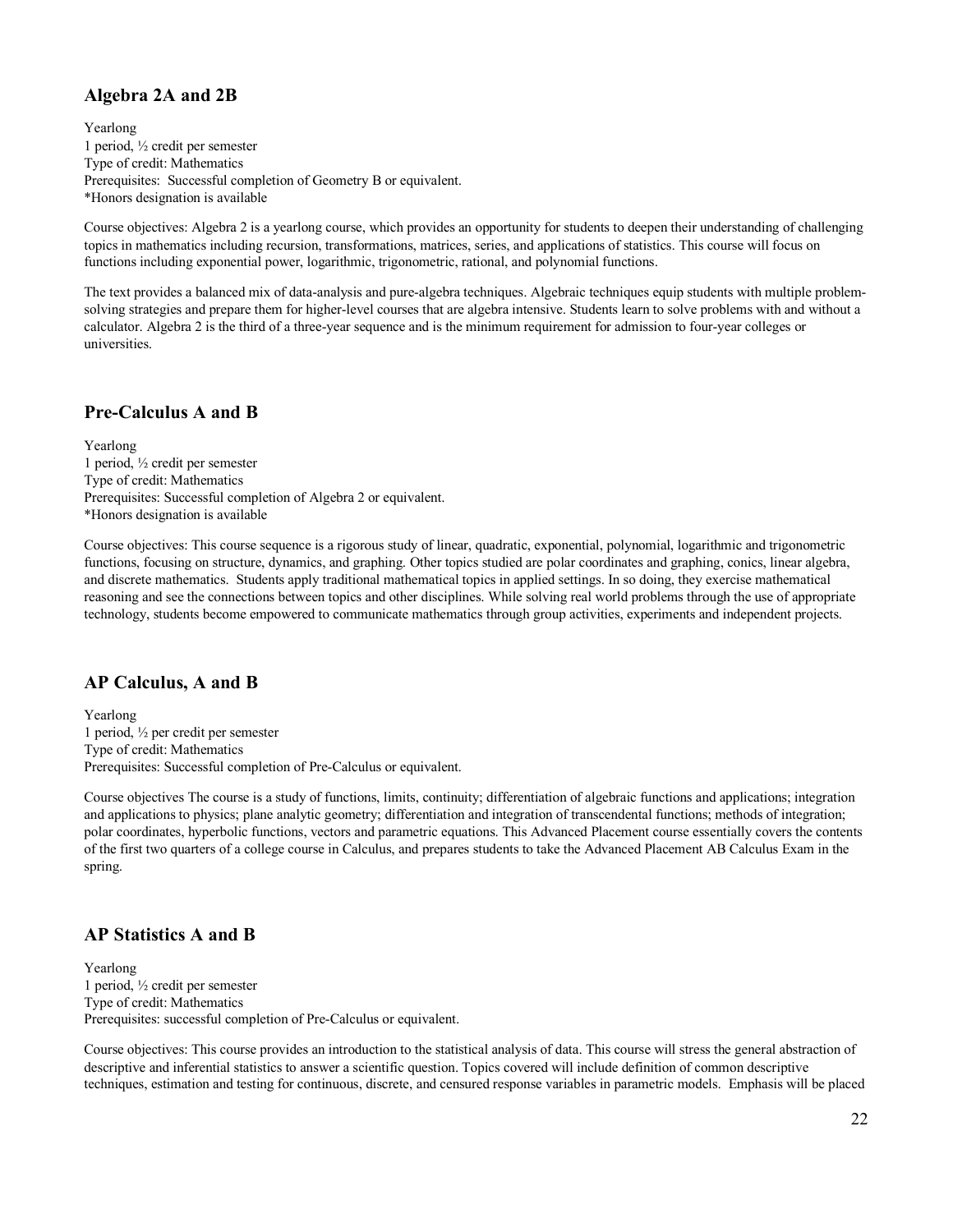on the similarity among the various forms of analyses. This Advanced Placement course covers the essentials of an elementary college course in statistics and prepares students to take Advanced Placement Statistics exam in the spring

#### **General Math M**

Yearlong 1 period, ½ credit per semester Type of credit: Mathematics Prerequisites: Students must have an IEP and instructor permission.

Course objectives: This course includes but is not limited to, basic math skills, consumer math, and beginning algebra. Placement is provided for students whose math skills have been assessed a lower than those needed to successfully complete Algebra 1, or if progress in Algebra 1 was not sufficient. The curriculum is designed to meet IEP goals and objectives.

#### **Algebra 1 Lab A and B**

Yearlong 1 period, ½ credit per semester Type of credit: Elective credit only

Course objectives: This course does not fulfill the math requirement. This course is designed for students who need extra support to be successful in Algebra 1.

#### **Geometry Lab A and B**

Yearlong 1 period, ½ credit per semester Type of credit: Elective credit only

Course objectives: This course does not fulfill the math requirement. This course is designed for students who need extra support to be successful in Geometry.

# **Physical Education**

#### <span id="page-22-0"></span>**Team Sports 1**

9-12-Semester 1 period, ½ credit Type of credit: Physical Education Prerequisites: None

Course objectives: This course is designed to teach the principals of health and fitness. Health and Fitness Academic Content 1. Five Components of Fitness Activities 2. Intensity levels 3. Get Fit & Get Smart Portfolio 4. Goal Setting 5. Behavior log-Activity log. Fitness Related Activities 1. Fitness Pre-Measurements 2. Functional Training Motor Skills. Team Sport could include but not limited to (teacher choice per semester) 1. Volleyball 2. Basketball 3. Softball 4. Ultimate Frisbee 5. Team Handball 6. Flag Football 7. Soccer 8. Floor Hockey 9. Lacrosse 10. Global Sports Social, Emotional and Safety 1. Common Courtesy 2. Team Work 3. Personal Space.

#### **Alternative Activities (Individual Activities I)**

9-12-Semester 1 period, ½ credit Type of credit: Physical Education Prerequisites: None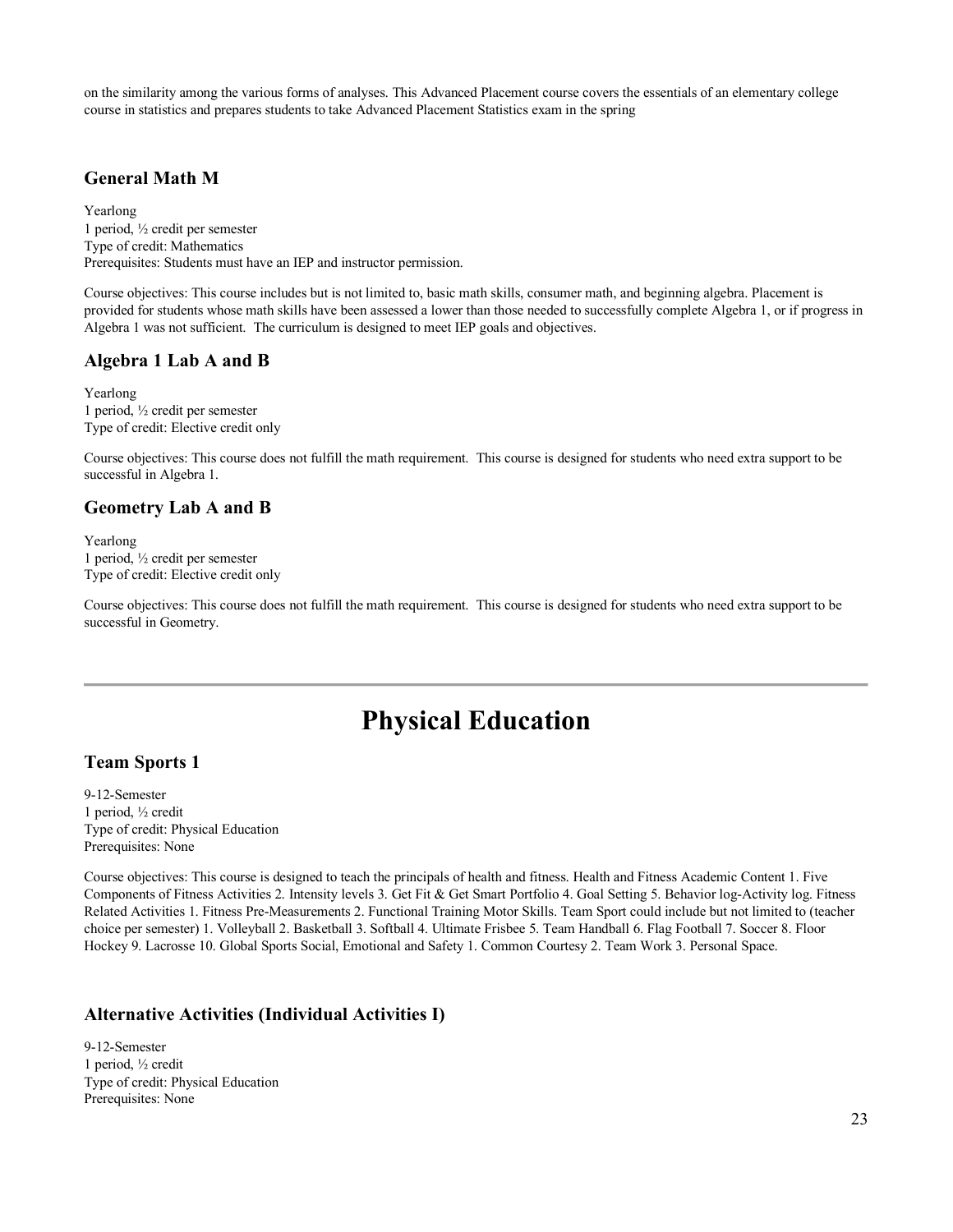Course objectives: This class has non-traditional individual and team activities. Open to all skill levels and grade levels, this course includes, but is not limited to rugby, ultimate frisbee, team handball, juggling, and hackeysack.

#### **Racquet Sports (Individual Activities II)**

9-12-Semester 1 period, ½ credit Type of credit: Physical Education Prerequisites: None

Course objectives: This course includes badminton, pickleball, racquetball, and tennis from basic instructions through maximum participation.

#### **Swimming**

10-12-Semester 1 period, ½ credit Type of credit: Physical Education Prerequisites: None

Course objectives: This course is open to all skill levels and includes individual stroke analysis, water polo, and some beginning synchronized swimming, diving and life-saving techniques.

#### **Weight Training/Conditioning**

9-12- Semester 1 period, ½ credit Type of credit: Physical Education Prerequisites: None

Course objectives: To teach the basics of weight training and conditioning. Students learn the proper techniques for lifting free weights and how to condition using various weight machines. Along with training techniques the instructor teaches the basics of anatomy, kinesiology and diet.

#### **Yoga I (Lifetime Activities I)**

9-12-Semester 1 period, ½ credit Type of credit: Physical Education Prerequisites: None

Take a break from the chaotic school-day to de-stress! Learn yoga movement and postures that improve balance, coordination, flexibility, and strength in this low-key and fun class. Learn relaxation and stress-reducing techniques. Each class period, we will do a variety of yoga poses for mobility/stretching, core strength, and muscle tone combined with mindfulness, meditation, and relaxation. Course includes some walking on sunny days and other forms of mindful movement depending on the interests of the participants.

# **Science**

#### <span id="page-23-0"></span>**Physics A**

**9th grade Academy** 9- Semester 1 1 period, ½ credit per semester Type of credit: Science Prerequisites: None \*Honors designation available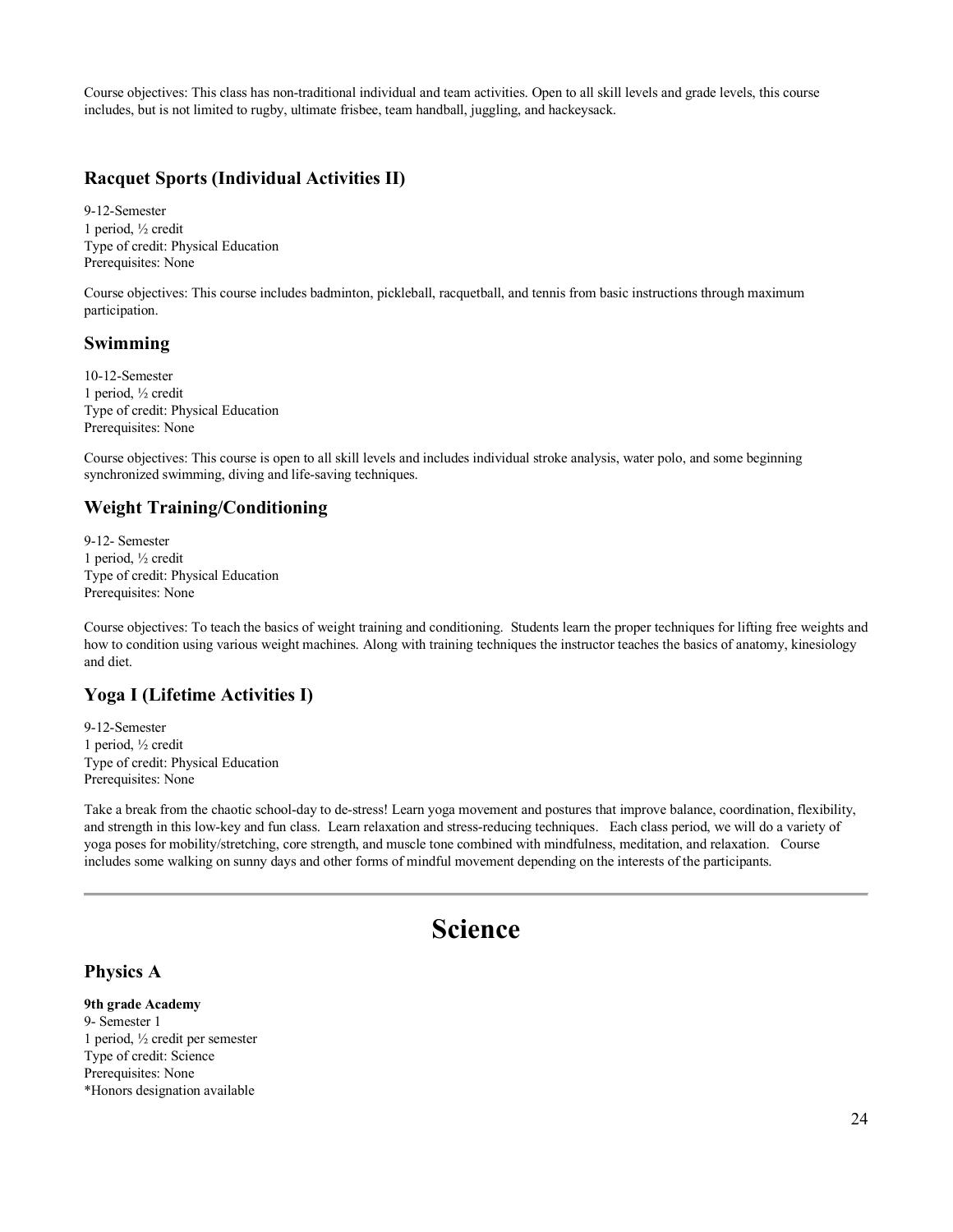Course objectives: In this course, Physics A: Wave Properties and Technology, students will study Newton's Law of Gravitation, Coulomb's Law, speed of waves, electromagnetic radiation and its effects on matter, technological devices, Big Bang theory, digital transmission and storage of information. Students will refine their science and engineering skills within the context of an engaging storyline to explain a phenomenon.

#### **Chemistry A**

#### **9th grade Academy**

9- Semester 2 1 period, ½ credit per semester Type of credit: Science Prerequisites: None \*Honors designation available

Course objectives: In this course, Chemistry A: Origin of the Elements and Material Science, students will study fission, fusion, and radioactive decay, properties of elements, simple chemical reactions, structure of substances and forces between particles, designing materials, life span of the sun, and the way stars produce elements. Students will refine their science and engineering skills within the context of an engaging storyline to explain a phenomenon

#### **Biology A & B**

#### **10th grade Integrated Studies**

10-Yearlong 1 period, ½ credit per semester Type of credit: Science Prerequisites: None, Physical science preferred \*Honors designation available

Course objectives: Students will investigate characteristics of living things, life processes, populations, genetics, and biotechnology, mechanisms of change and ecological dynamics in this inquiry based class. This course fulfills a "lab science" requirement for students who want to apply to a four year college.

#### **Biology A (M) and B (M)**

**10th grade Integrated Studies** 10-Yearlong 1 period, ½ credit per semester Type of credit: Science Prerequisites: IEP teacher permission

Course objectives: To allow students with an IEP, (Individualized Educational Plan) to access the mainstream curriculum by having coursework modified so that they are able to meet their IEP goals and objectives. This is a modified course title for students who have an Individualized Education Plan on file.

#### **Anatomy and Physiology**

10-12- Semester 1 period, ½ credit Type of credit: Science Prerequisites: None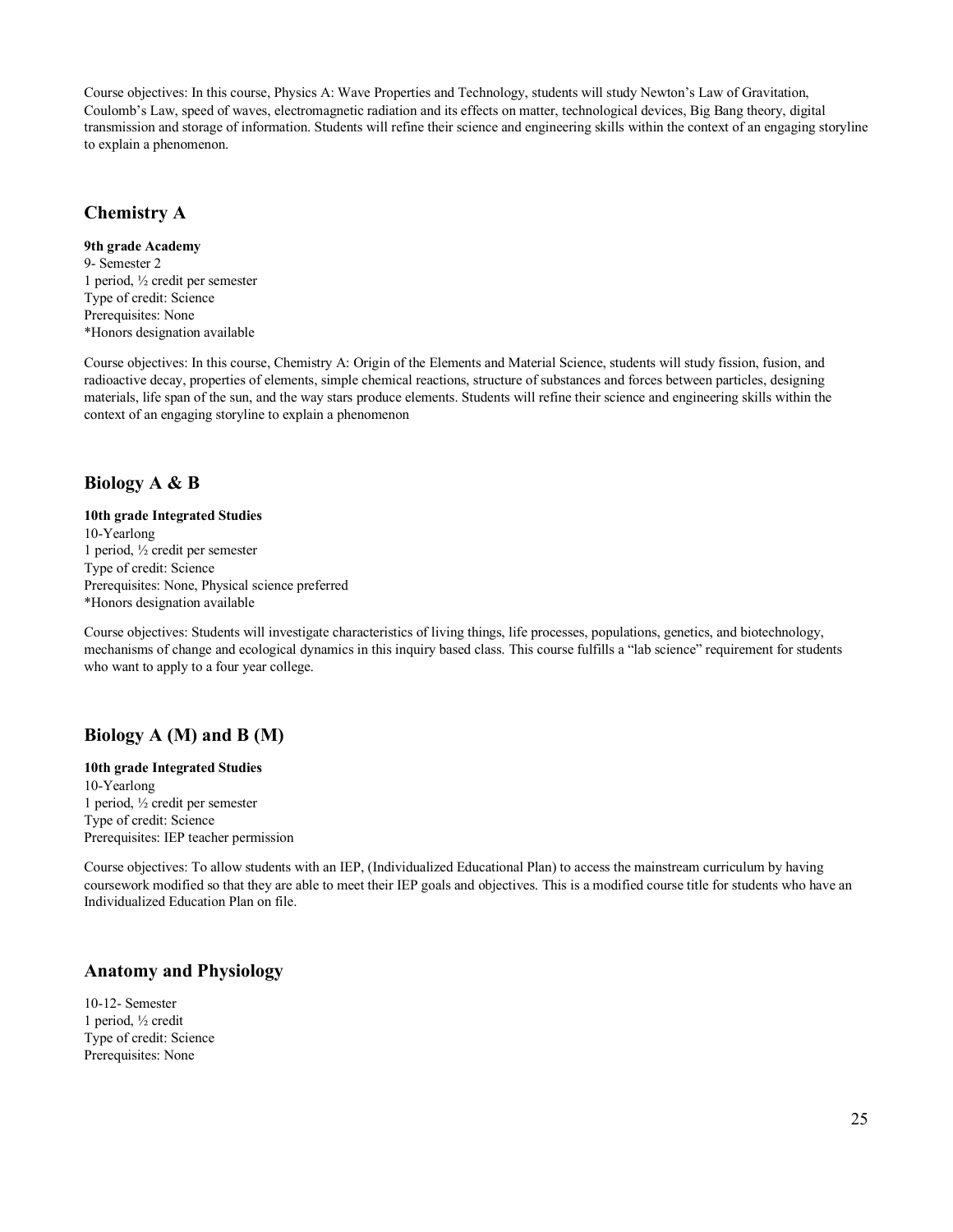Course objectives: Students will learn about the body systems of living things through: dissections, computer models, lab activities, CPR training, and other class work. Focus will be on exploration on human physiology. Students will gain an improved understanding about how organs work and how the different organs of the body interact to keep the organism alive. Health and fitness issues will also be covered. This course fulfills a "lab science" requirement for students who want to apply to a four year college.

#### **Chemistry B & C**

11,12-Yearlong 1 period, ½ credit per semester Type of credit: Science Fee: \$15 suggested donation Prerequisites: Biology 1/2 or equivalent, Geometry A/B \*Honors designation available

Course objectives: Will cover the following topics: Atomic structure and theory, Properties of elements and their organization in the periodic table, The nature of chemical compounds, Chemical reactions, Gas Laws, Acids/Bases. Required skills include an understanding of the scientific method and average to above math skills. Honors designation is available for students who are able to demonstrate understanding of concepts that are more complex, more sophisticated and more abstract than those in the basic curriculum. Specific requirements and assignments for Honors Chemistry are designed into this class. This course fulfills a "lab science" requirement for students who want to apply to a four-year college.

#### **Env. Horticulture 1**

10-12-Semester 1 period, ½ credit Type of credit: Science or CTE Prerequisites: None

Course objectives: Horticulture is the science of growing plants for personal use or commercial sale. Ecology is the study of the relationships between organisms and their phynment. Students in this course will grow edible and ornamental plants for our plant sales and will learn how to give gardening advice to our customers. Students will also learn to identify some native and non-native plants and learn some of the basics of landscaping and vegetable gardening. Finally, students will look at the efforts taken to preserve the environment and improve our farming and food production systems.

#### **Env. Horticulture 2 (Advanced)**

10-12 – Semester 1 period, ½ credit Type of credit: Science or CTE Prerequisites: Env. Horticulture 1

Course objectives: Horticulture is the science of growing plants for personal use or commercial sale. Ecology is the study of the relationships between organisms and their environment. Students in this course will grow edible and ornamental plants for our plant sales and will learn how to give gardening advice to our customers. Students will also learn to identify some native and non-native plants and learn some of the basics of landscaping and vegetable gardening. Finally, students will look at the efforts taken to preserve the environment and improve our farming and food production systems.

#### **AP Environmental Science**

11, 12-Yearlong 1 period, ½ credit per semester Type of credit: Science Prerequisites: Chemistry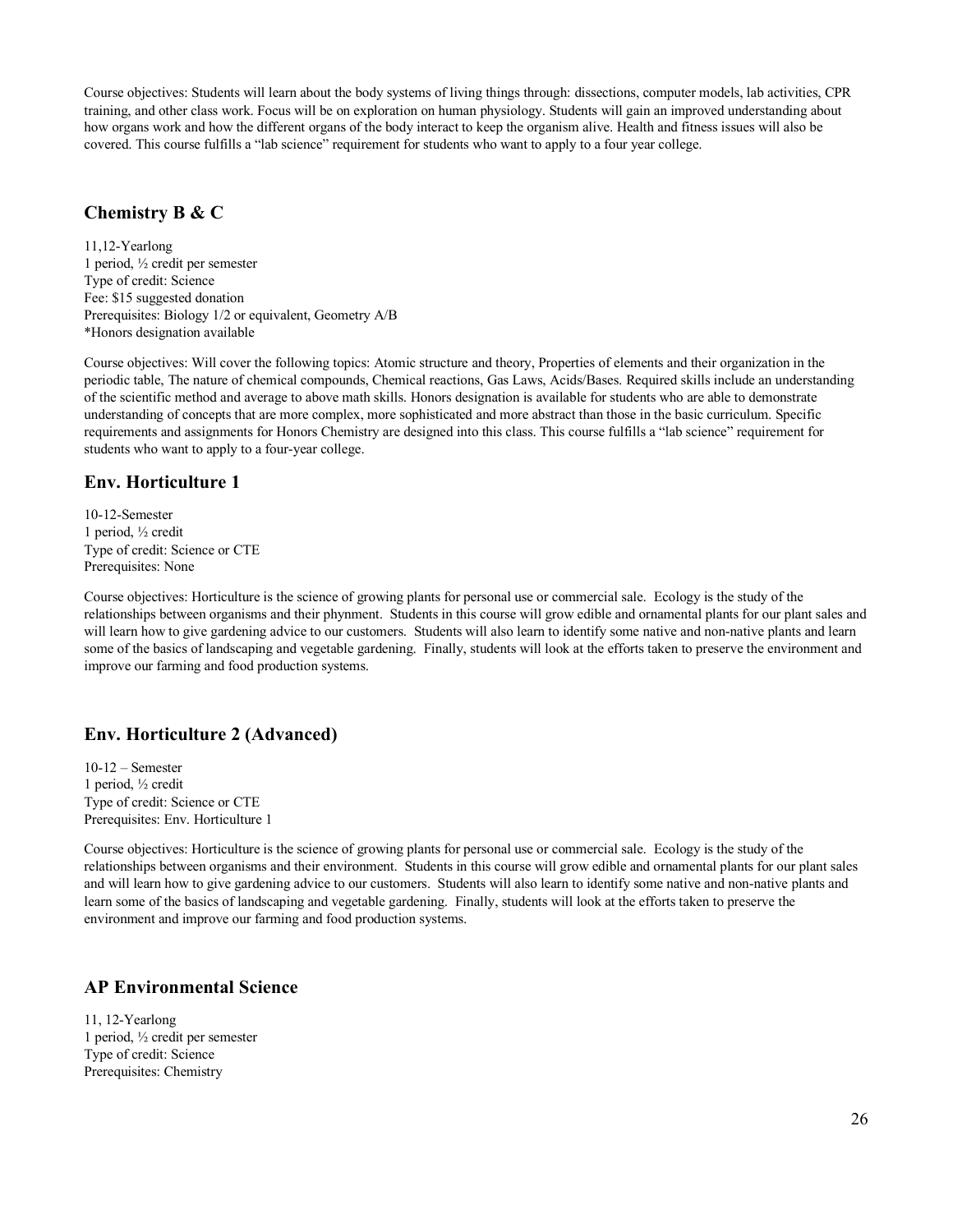Course objectives: The study of environmental systems, how humans interact with the environment, and the development of environmentally sustainable practices. Students will learn how scientists study environmental issues, how matter and energy cycle through earth systems, how humans alter natural systems, how our cultural and economic interests interact with natural systems, and how humans can live sustainably. Individual, community, regional, national, and global scales will be considered. This course will utilize a broad variety of learning resources, including reading, writing, film, research, laboratories, field work, Socratic seminars and more. Students who care about our environment and want the background necessary to take action are encouraged to enroll. This course fulfills a "lab science" requirement for students who want to apply to a four year college.

#### **Physics B & C**

12-Yearlong 1 period, ½ credit per semester Type of credit: Science Prerequisites: Pre-Calculus (can be concurrently enrolled)

Course objectives: Through collaborative labs, lecture discussions and homework, students will study gravitation and motion in time and space. The emphasis is on student-centered modeling and testing of physical concepts. Extensive use of computers for lab data collection and analysis is taught. This course fulfills a "lab science" requirement for students who want to apply to a four-year college.

#### **Marine Science**

10-12-Semester 1 period, ½ credit Type of credit: Science Prerequisites: 9th grade science

Course objectives: This course is designed to meet the needs of the student who wishes to obtain an in-depth awareness of coastal and marine systems. The course will include a study of the physical, chemical and geological aspects of oceanography, marine biology, the coastal environment and the interrelationships among the discipline.

# **Social Studies**

#### <span id="page-26-0"></span>**World History 1 and 2**

**9th grade Academy** 9-Yearlong ½ credit per semester Type of credit: Social Studies Prerequisites: None \*Honors designation available

Course objectives: This class is a study of world cultures, with focus on comparative religion/philosophy, connections between geography and culture, and historical context for current events. First semester covers: the Greek and Roman roots of democratic government and ideals of citizenship, the Middle East and the interconnected development of Judaism, Christianity and Islam, the rise of the Islamic Empire, the history of U.S. policy in the Middle East, second semester will center around Asia; primarily in India and China. Topics include: the exploration of Indian religions and their influence on art, architecture and India's great dynasties, Colonialism and independence are the background for current relations in Pakistan and India's nuclear program, China's most influential religions/philosophies, Events from China's long and turbulent history of interactions with outsiders, China's relations with the United States and its neighbors, High level thinking and rigorous work are expected of all students. An honors designation is granted to those students who meet the Honors criteria. The curriculum is integrated with 9th grade language arts. Critical thinking and writing skills are emphasized.

#### **World History 1 M and 2 M**

**9th grade Academy** 9-Yearlong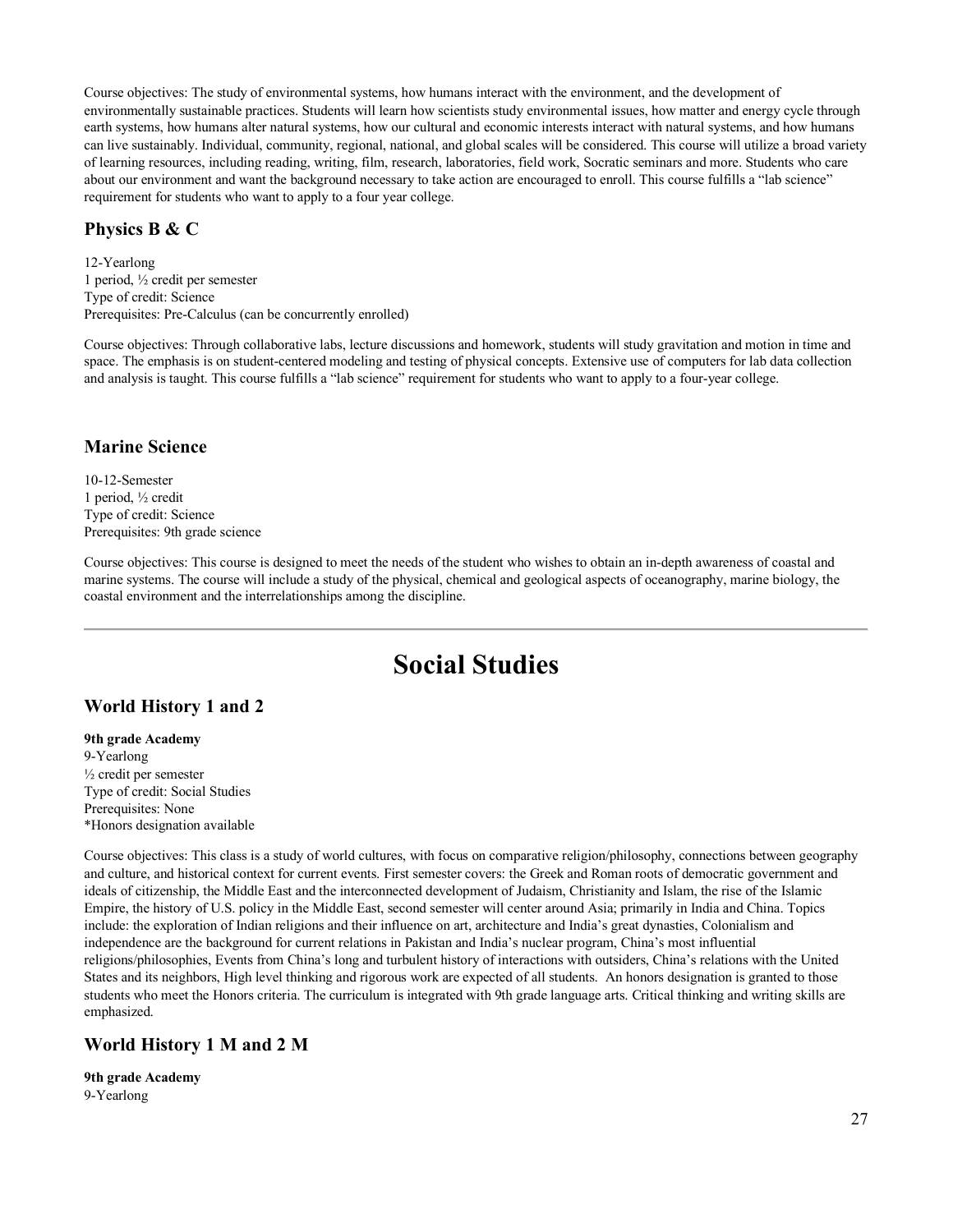½ credit per semester Type of credit: Social Studies Prerequisites: IEP teacher permission.

Course objectives: To allow students with an IEP, (Individualized Educational Plan) to access the mainstream curriculum by having coursework modified so that they are able to meet their IEP goals and objectives. This is a modified course title for students who have an Individualized Education Plan on file.

#### **World History 3 and 4**

**10th grade Integrated Studies** 10-Yearlong 1 period, ½ credit per semester Type of credit: Social Studies Prerequisite: None, World History 1/2 are preferred. \*Honors designation available

Course objectives: Topics of study include: "Western Ideas of Justice" focusing on the Middle ages, Renaissance, and the Enlightenment, with an emphasis on art and philosophy. Scientific and Industrial revolutions and their social implications, Africa- starting with precolonial life and then moving to the study of colonial Congo and the Belgian rubber trade, independence movements and modern Africa. Latin American History, where the focus may be on one of the several areas including Nicaragua, Cuba, or Mexico. Students will develop skills in writing for social studies and across the curriculum, research, speech and debate, analysis of primary documents, inference, causeeffect, small group work, responsible scholarship, the five habits of mind for critical thinking, and more.

#### **World History 3 M and 4 M**

#### **10th grade Integrated Studies** 10-Yearlong 1 period, ½ credit per semester Type of credit: Social Studies

Prerequisite: IEP teacher permission.

Course objectives: To allow students with an IEP, (Individualized Educational Plan) to access the mainstream curriculum by having coursework modified so that they are able to meet their IEP goals and objectives. This is a modified course title for students who have an Individualized Education Plan on file.

#### **U.S. History 11A and 11B**

11-Yearlong 1 period, ½ credit per semester Type of credit: Social Studies Prerequisite: None, World History 3/4 preferred.

ELLIGIBLE FOR COLLEGE IN THE HIGH SCHOOL CREDIT (See last page of catalog for additional information).

Course objectives: To direct students in an in-depth study of specific topics related to broader themes of the course:

- What does it mean to be an American?
- How has America's role changed over time regarding foreign affairs?
- Have our natural rights been protected by government?

Students concentrate on developing college-level skills in research, analysis of information, understanding of literature and creation of both written and presented work. Students will learn to assess historical materials (their importance) and weigh the evidence and interpretations presented in historical scholarship. The program will develop skills necessary to: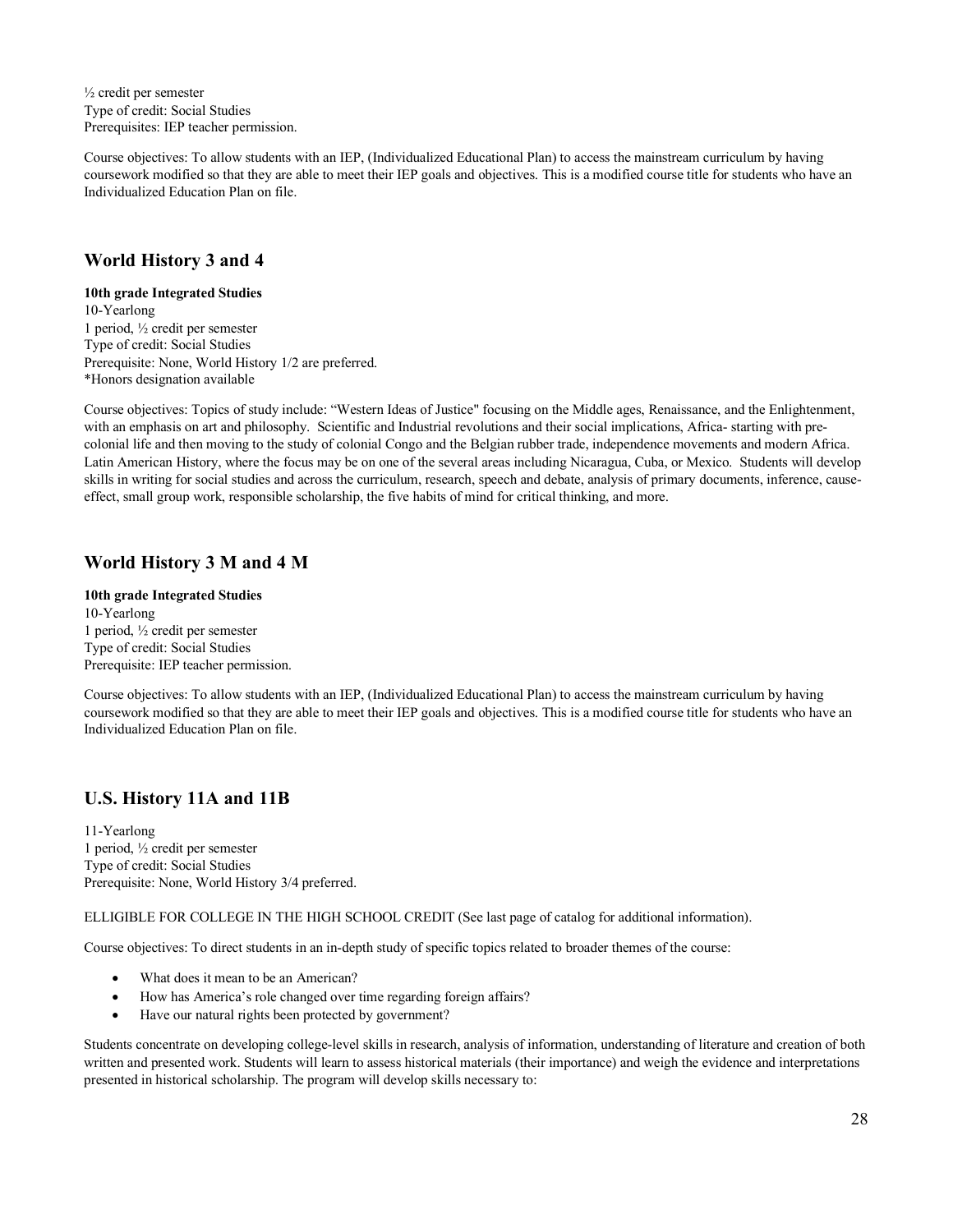- Learn to read historical materials
- To analyze and criticize historical evidence
- To arrive at conclusions based on an informed judgment
- To present ideas clearly and persuasively in essay form

#### **U.S. History 11A M and 11B M**

11-Yearlong 1 period, ½ credit per semester Type of credit: Social Studies Prerequisite: IEP teacher permission.

.

Course objectives: To allow students with an IEP, (Individualized Educational Plan) to access the mainstream curriculum by having coursework modified so that they are able to meet their IEP goals and objectives. This is a modified course title for students who have an Individualized Education Plan on file.

#### **American Government and Economics**

12-Yearlong 1 period, ½ credit per semester Type of credit: Social Studies Prerequisite: None, U.S History preferred. ELLIGIBLE FOR COLLEGE IN THE HIGH SCHOOL (See last page of catalog for additional information).

Course objectives: During the first semester in American Government, we examine the political systems of the United States with an emphasis on helping students become informed voters in a participatory democracy. In the second semester, we examine economics and economic thinking while seeking to help students become knowledgeable about how the economic system fundamentally works. The course will be divided into the following units of study: Systems of government, The American System of Government, The Constitution, Civil Liberties, Current issues, Citizenship, Economic reasoning, Markets and the global Marketplace, The stock market, Personal Finance, Student in American Government and Economics will learn the duties, responsibilities and privileges of being a citizen and will be encouraged to become directly involved in the political process, examine deeply the issues of the day and learn how to access and apply the Constitution of the United States as well as examine issues of media literacy as they apply to the political process. Students will host a number of "Dessert and Politics" evenings as a means of exhibition of skills to the Hale community. The second semester focuses on economic thinking and an introduction to macroeconomics. Issues such as the stock market, the global market place and basic economics will be explored as well as the issue of personal economics. Skills include research, speech and debate, persuasion, responsible scholarship, and primary source examination.

#### **American Government and Economics M**

12-Yearlong 1 period, ½ credit per semester Type of credit: Social Studies Prerequisite: Student must have an IEP, instructor's permission.

Course objectives: This course will parallel curriculum covered in the other American Government classes. IEP and written language and reading goals are covered through course curriculum.

## **World Languages**

#### <span id="page-28-0"></span>**French 1A/1B**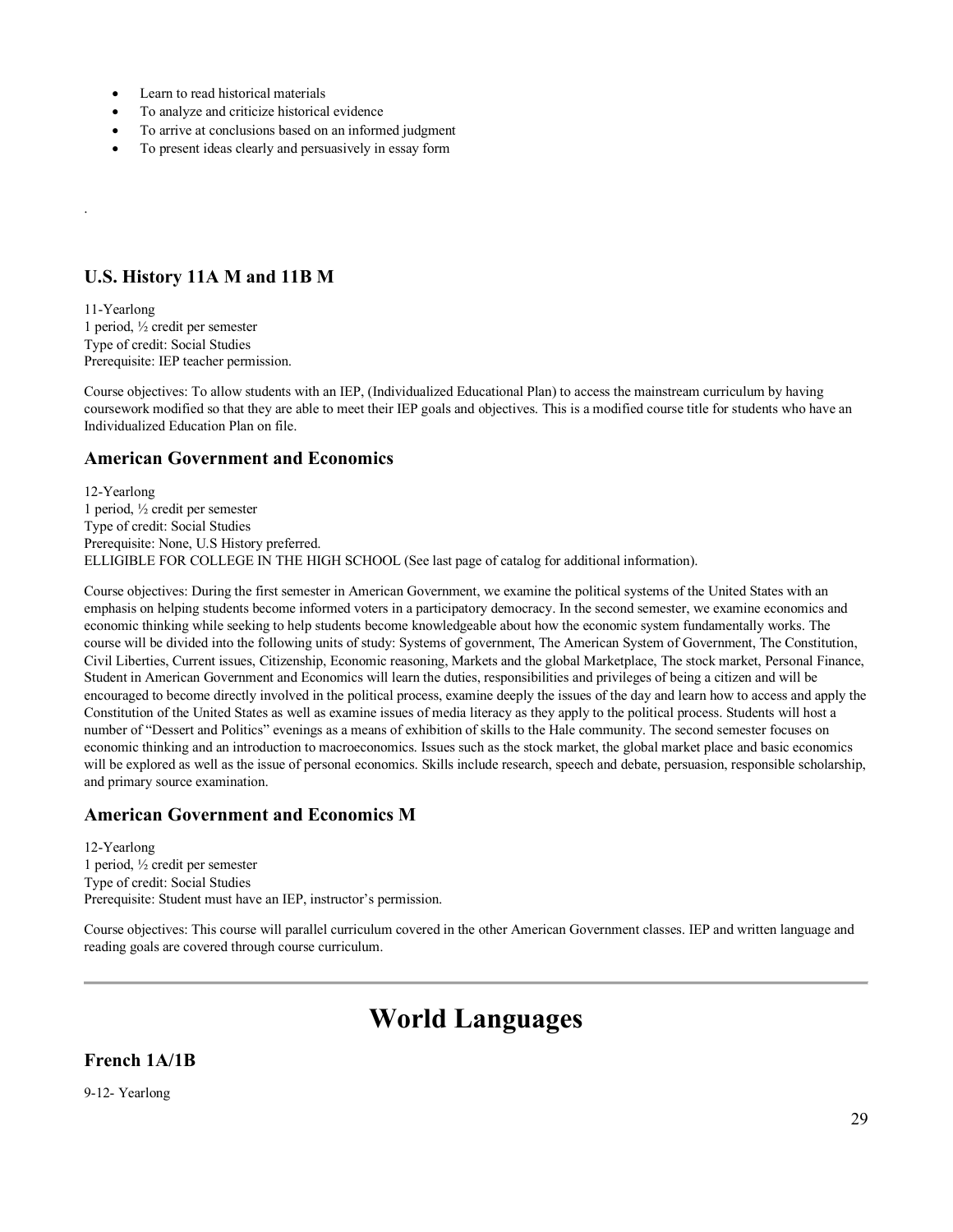1 period, ½ credit per semester Type of credit: Elective Fee: \$30 for workbook Prerequisite: None

Course objectives: An introduction to the study of the French language and culture with a focus on developing conversational fluency in French. This class emphasizes good pronunciation, aural comprehension, and self-expression in simple French. It builds practical vocabulary around daily experiences using fundamentals of sentence formation and structural concepts.

#### **French 1A/1B Proficiency**

9-12- Yearlong 1 period, ½ credit per semester Type of credit: Elective Fee: \$30 for workbook Prerequisite: None

Course objectives: To provide extended work at the French 1A/1B level in order to give the student increased exposure to practice using the target language. This, in turn, would give the student proficiency in the language to be successful at the French 2A/2B level.

#### **French 2A/2B**

9-12- Yearlong 1 period, ½ credit per semester Type of credit: Elective Fee: \$30 for workbook Prerequisite: French 1 or equivalent

Course Objectives: To continue to emphasize good pronunciation, aural comprehension and situational conversation with increased emphasis on structural and grammatical patterns in written and oral form. Students will develop further appreciation of French intellectual and cultural contributions through readings of cultural excerpts that increase the student's knowledge of countries in which French is spoken.

#### **French 2A/2B Proficiency**

9-12- Yearlong 1 period, ½ credit per semester Type of credit: Elective Fee: \$30 for workbook Prerequisite: None

Course objectives: To provide extended work at the French 2A/2B level in order to give the student increased exposure to practice using the target language. This, in turn, would give the student proficiency in the language to be successful at the French 3A/3B level.

#### **French 3A/3B**

9-12- Yearlong 1 period, ½ credit per semester Type of credit: Elective Fee: \$30 for workbook Prerequisite: French 2 or equivalent

Course objectives: This course concentrates on increasing student proficiency in understanding and speaking idiomatic French and includes a thorough survey of French grammatical structures, enabling the students to discuss and read short stories and a novel. The course also includes an overview of French history and literature.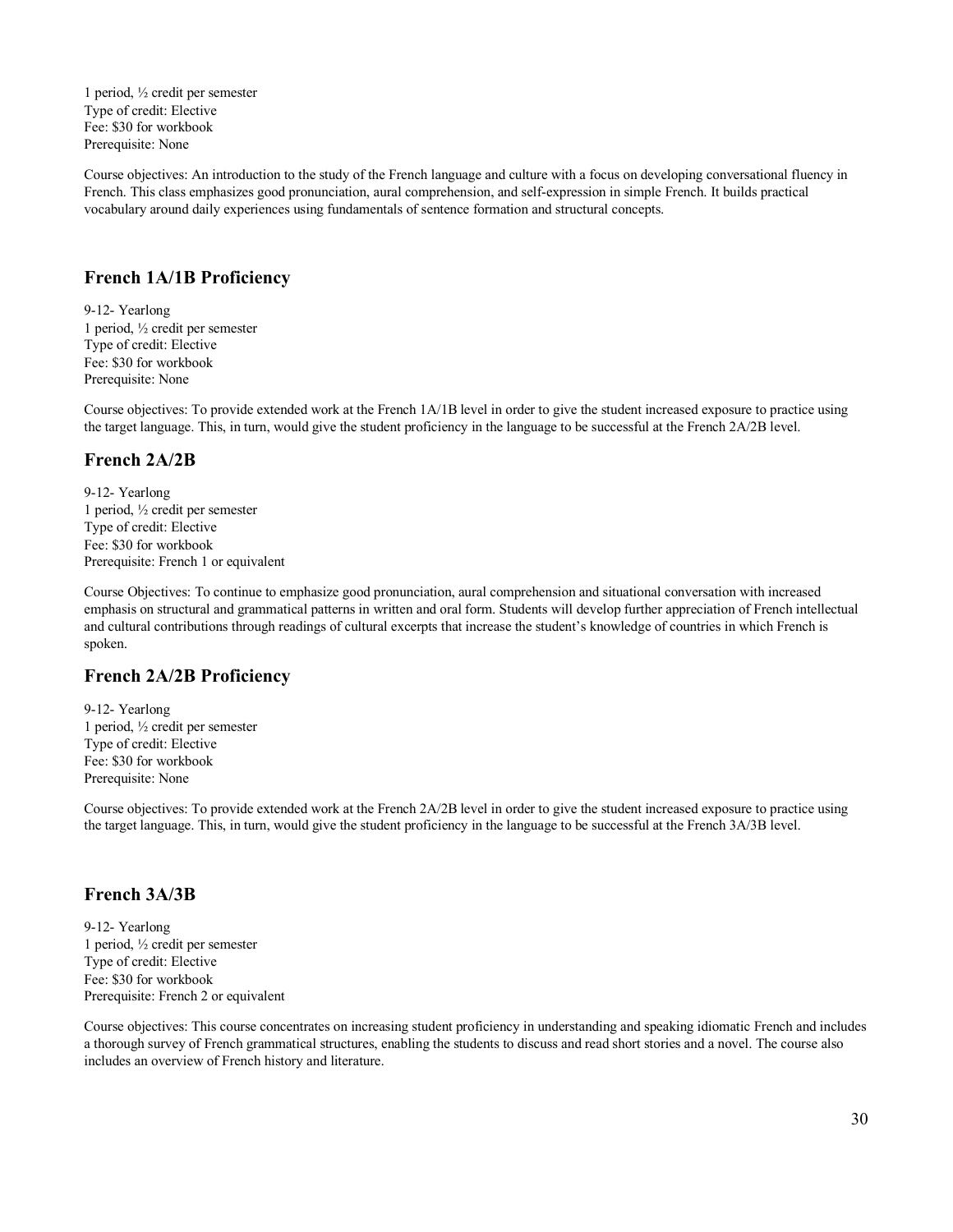#### **French 4A/4B**

11-12- Yearlong 1 period, ½ credit per semester Type of credit: Elective Fee: \$30 for workbook Prerequisite: French 3 or equivalent

Course objectives: To further language proficiency and development, and to review and prepare students for the advanced placement (AP) and college entrance exams.

#### **Japanese 1A/1B**

9-12- Yearlong 1 period, ½ credit per semester Type of credit: Elective Fee: \$35 for workbook Prerequisite: None

Course objectives: To offer the fundamentals of Japanese sentence structure through a combination of listening, speaking, reading, and writing activities. It develops an understanding of cultural values and customs through activities and communicative vocabulary. Writing includes the acquisition of Hiragana and Katakana plus a few Kanji.

#### **Japanese 1A/1B Proficiency**

9-12- Yearlong 1 period, ½ credit per semester Type of credit: Elective Fee: \$35 for workbook Prerequisite: None

Course objectives: To provide extended work at the Japanese 1A/1B level in order to give the student increased exposure to practice using the target language. This, in turn, would give the student proficiency in the language to be successful at the Japanese 2A/2B level.

#### **Japanese 121 (Japanese 2)**

9-12- Yearlong 1 period, ½ credit per semester Type of credit: Elective Fee: \$35 for workbook Prerequisite: Japanese 1 or equivalent ELLIGIBLE FOR COLLEGE IN THE HIGH SCHOOL (See last page of catalog for additional information)

Course objectives: To continue to emphasize the functional use of Japanese expanding all aspects of listening, speaking, reading and writing with an increasing use of Kanji and cultural readings.

#### **Japanese 121 (Japanese 2) Proficiency**

9-12- Yearlong 1 period, ½ credit per semester Type of credit: Elective Fee: \$35 for workbook Prerequisite: None

Course objectives: To provide extended work at the Japanese 2A/2B level in order to give the student increased exposure to practice using the target language. This, in turn, would give the student proficiency in the language to be successful at the Japanese 3A/3B level.

#### **Japanese 122 (Japanese 3)**

10-12- Yearlong 1 period, ½ credit per semester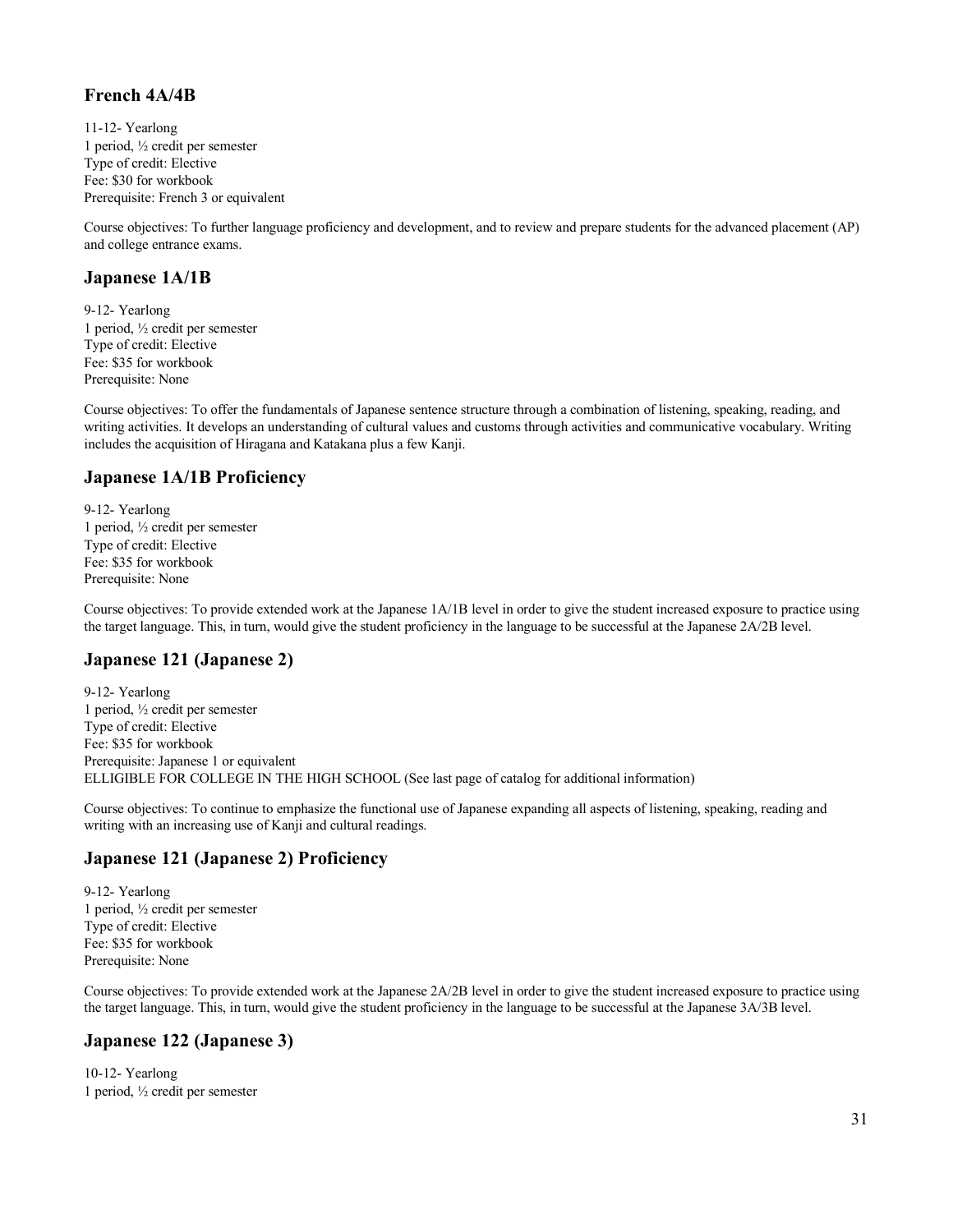Type of credit: Elective Fee: \$35 for workbook Prerequisite: Japanese 2 or equivalent ELLIGIBLE FOR COLLEGE IN THE HIGH SCHOOL (See last page of catalog for additional information)

Course objectives: Emphasis on proficiency in communicative skills using situational conversation such as casual and formal speech, with in-depth study of grammar, culture, and history. These students are encouraged to, but not required to, participate in the summer exchange with our sister school in Naha, Japan.

#### **Japanese 123 (Japanese 4)**

11, 12- Yearlong 1 period, ½ credit per semester Type of credit: Elective Fee: \$35 for workbook Prerequisite: Japanese 3, instructor's permission required ELLIGIBLE FOR COLLEGE IN THE HIGH SCHOOL (See last page of catalog for additional information)

Course objectives: To incorporate Japanese cultural and historical information into reading, writing, and speaking. This course prepares students for the Advanced Placement class. Students are encouraged to, but not required to, participate in the summer exchange with our sister school in Naha, Japan.

#### **AP Japanese A/B**

11, 12- Yearlong 1 period, ½ credit per semester Type of credit: Elective Fee: \$35 for workbook Prerequisite: Japanese 3, instructor's permission required, students must sit for the AP exam in May ELLIGIBLE FOR COLLEGE IN THE HIGH SCHOOL (See last page of catalog for additional information)

Course objectives: To incorporate Japanese cultural information with the teaching of reading, writing, and speaking. This class is usually taught in conjunction with Japanese 4. These students are encouraged to, but not required to, participate in the summer exchange with our sister school in Naha, Japan.

#### **Spanish 1A/1B**

9-12- Yearlong 1 period, ½ credit per semester Type of credit: Elective Fee: \$25 for workbook Prerequisite: None

Course objectives: An introduction to the study of the Spanish language and culture working on developing conversational skills. This class emphasizes good pronunciation, aural comprehension, and self-expression in simple Spanish. It builds practical vocabulary around daily experiences using fundamentals of sentence formation and structural concepts.

#### **Spanish 1A/1B Proficiency**

9-12- Yearlong 1 period, ½ credit per semester Type of credit: Elective Fee: \$25 for workbook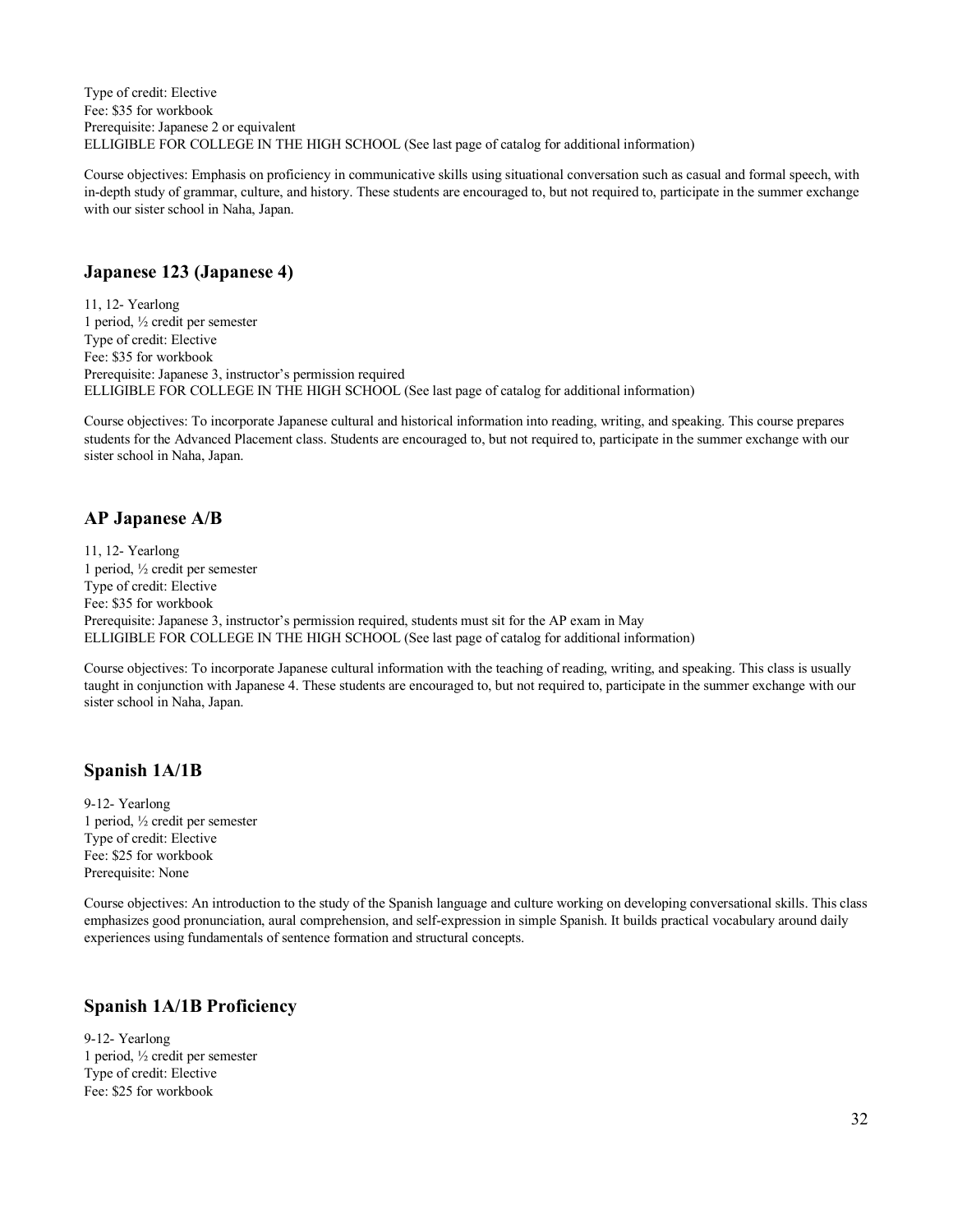Prerequisite: None

Course objectives: To provide extended work at the Spanish 1A/1B level in order to give the student increased exposure to practice using the target language. This, in turn, would give the student proficiency in the language to be successful at the Spanish 2A/2B level.

#### **Spanish 2A/B**

9-12- Yearlong 1 period, ½ credit per semester Type of credit: Elective Fee: \$25 for workbook Prerequisite: Spanish 1 or equivalent

Course objectives: To continue to emphasize good pronunciation, aural comprehension and situational conversation with increased emphasis on structural and grammatical patterns in written and oral form.

#### **Spanish 2 A/2B Proficiency**

9-12- Yearlong 1 period, ½ credit per semester Type of credit: Elective Fee: \$25 for workbook Prerequisite: None

Course objectives: To provide extended work at the Spanish 2A/2B level in order to give the student increased exposure to practice using the target language. This, in turn, would give the student proficiency in the language to be successful at the Spanish 3A/3B level.

#### **Spanish 3A/3B**

9-12- Yearlong 1 period, ½ credit per semester Type of credit: Elective Fee: \$25 for workbook Prerequisite: Spanish 2 or equivalent ELLIGIBLE FOR COLLEGE IN THE HIGH SCHOOL (See last page of catalog for additional information).

Course objectives: This course concentrates on increasing student proficiency in understanding and speaking idiomatic Spanish and includes a thorough survey of Spanish grammatical structures.

#### **Spanish 4A/4B**

11, 12- Yearlong 1 period, ½ credit per semester Type of credit: Elective Fee: \$25 for workbook Prerequisite: Spanish 3, and permission from instructor

Course objectives: To further language proficiency and development, and to review and prepare students for the advanced placement (AP) and college entrance exams.

#### **AP Spanish A/B**

12- Yearlong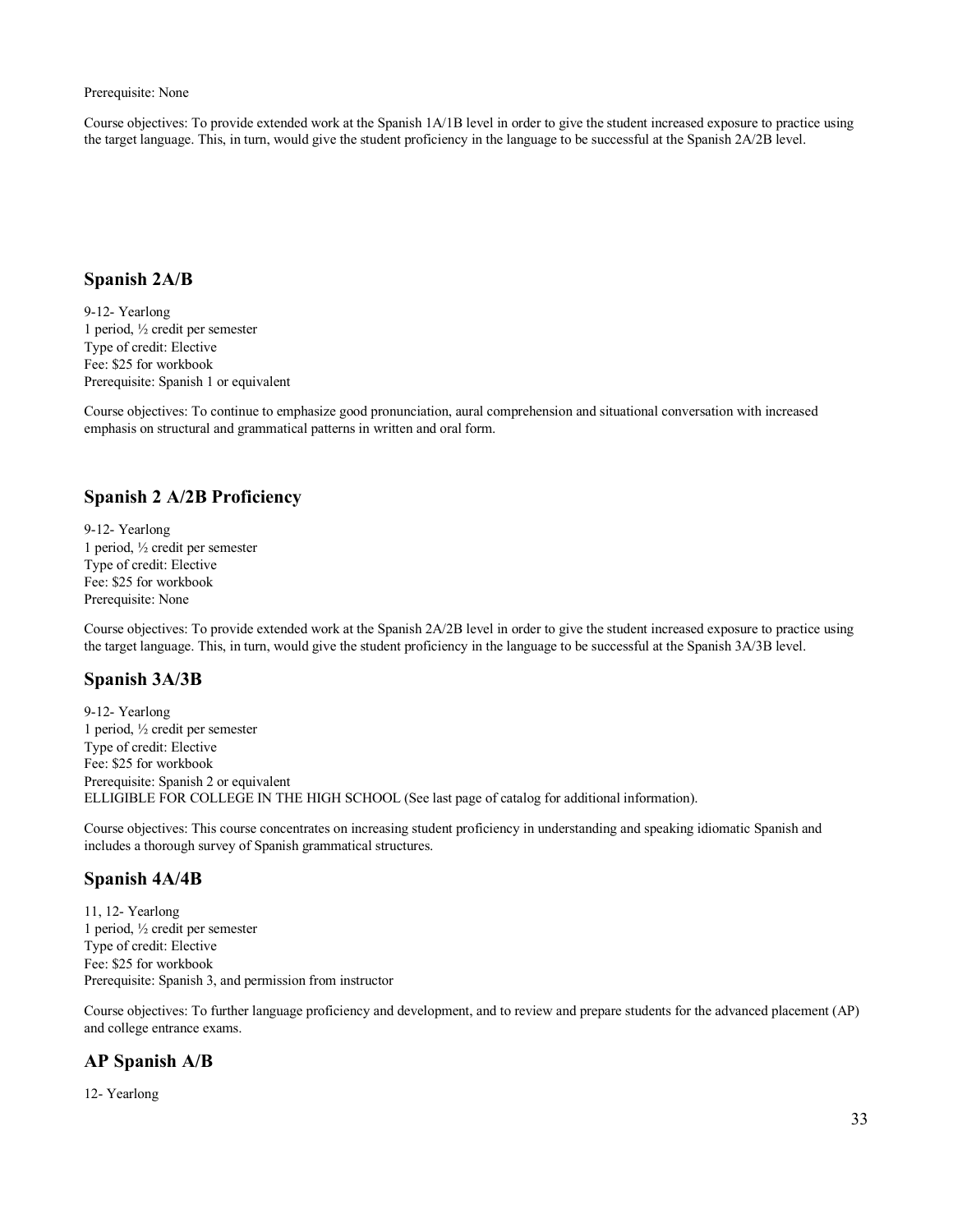1 period, ½ credit per semester Type of credit: Elective Fee: \$35 for workbook Prerequisite: Spanish 4, and permission from instructor

Course objectives: To further language proficiency and development, and to review and prepare students for the advanced placement (AP) and college entrance exams. This course is sometimes taught in conjunction with Spanish 4.

#### **Spanish Heritage Speaker A/B**

Yearlong ½ credit per semester Type of credit: Elective Fee: Speak with Spanish teacher

Course Objectives: Spanish for Heritage Speakers is a year-long course that supports, reinforces, and expands student knowledge of their own tongue. Because students understand at least the rudiments and structure of the language and have a working vocabulary, (to a greater or lesser extent), this course often moves faster than other Spanish courses. It will emphasize literary development (with a study of literature and composition). This course will also include culture and history of the variety of Spanish-speaking cultures. Students will learn translation skills. Students will demonstrate a deeper understanding of the relationship between the practices, products and perspectives of Spanish-speaking people. At the conclusion of this course students will be able to: -Engage in conversation on familiar topics with spontaneity, -Ask and answer a variety of questions with justification, express opinions, feelings and attitudes using appropriate vocabulary, understand both in/formal authentic audio recordings, broadcasts and video, use knowledge of Spanish language structure to derive meaning from a variety of authentic written text, write organized, coherent pieces incorporating a variety of details and description using both simple and complex sentence structures (up to 200 words), acknowledge, compare, and discuss the practices, beliefs and perspectives of Spanish-speaking cultures.

The Spanish for Heritage Speakers curriculum is guided by a set of rigorously vetted course objectives that focus on improving communication skills already present and span the formation of simple structures to more complex sentence structure and word choice to creatively describe a variety of topics and situations. The course objectives encourage students to talk and write about identity, technology and communication, food and travel, healthy lifestyle, art and music, careers and the future.

This course prepares students for the complexities they will face in college and career through a carefully constructed course of study. The course leads students in gaining a larger global perspective while learning to communicate with a variety of people in socially appropriate ways. As a result, students are prepared to perform actions like carrying on formal and informal conversations in Spanish to get or give information, read and write paragraphs about selected topics in Spanish, and communicate their understanding of some products, practices, and perspectives of Spanish culture. Through a structured progression of topics that are current, relevant and meaningful for them, students will gain the knowledge and skills that enable them to communicate in writing and speech and to practice being a better global citizen.

# **College Courses**

#### <span id="page-33-0"></span>**College in High School**

11, 12 – Yearlong Credits: high school credit and college credit Type of credit: See courses listed below. Fee: North Seattle & Edmonds Community College fee per class.

College in the High School is a great opportunity to earn college credits through North Seattle & Edmonds Community College while taking the class(es) at Nathan Hale for high school credit. This is NOT the Running Start program; therefore, the compass test will be waived for College in High School program. Requirements: Students must be a 10th grader or higher to take college credit classes through North Seattle & Edmonds Community College. There is a required fee for each course taken and varies per the classes listed below. If you are interested in earning college credits at Nathan Hale, please talk to the teacher who offers the class. Once enrolled in the class you will need to submit the appropriate paperwork and pay the class fees. For more information, click the link below for the College in High School Programs see the following links: